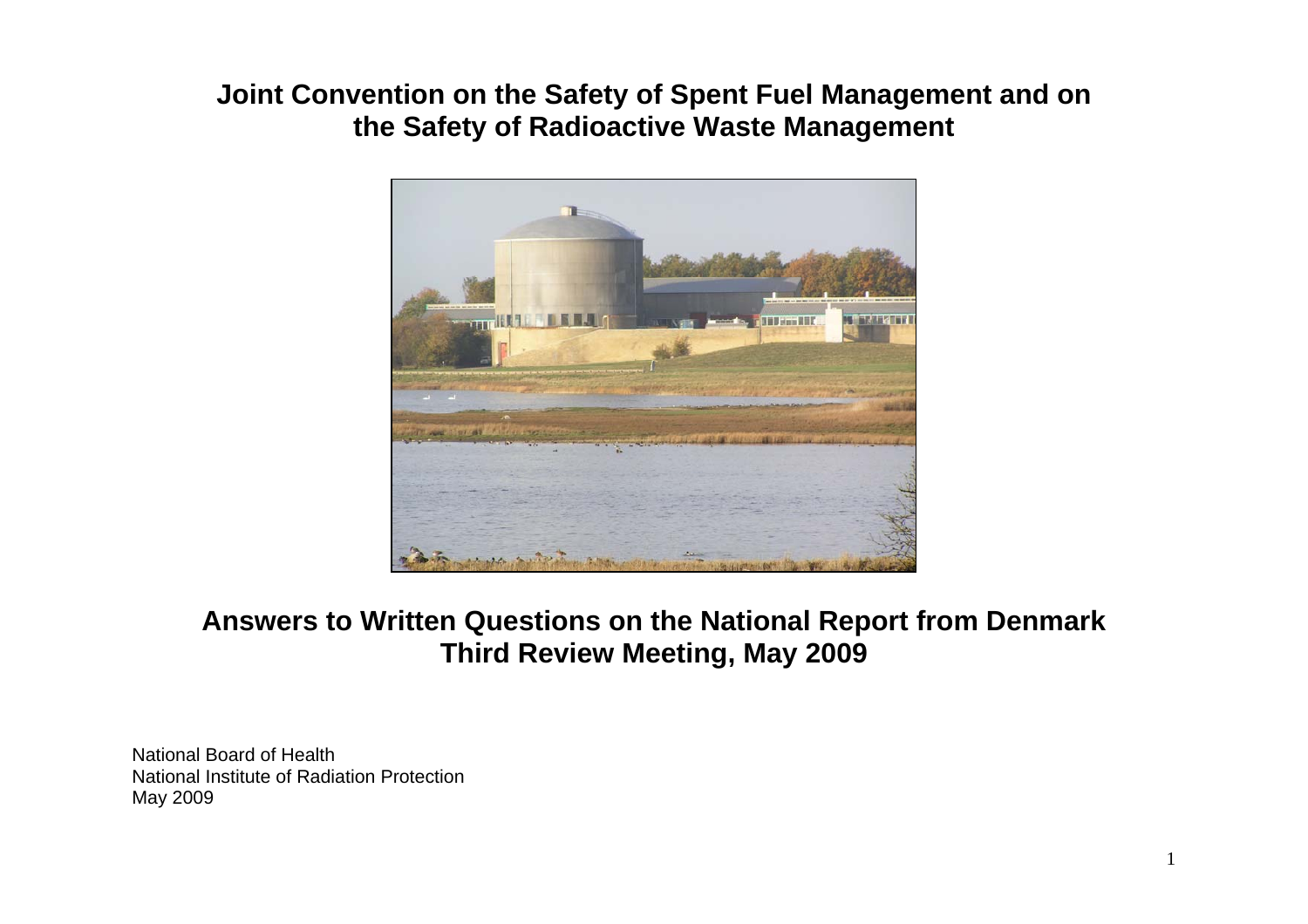| Article    | Question/                               | Answer                                                                                      |
|------------|-----------------------------------------|---------------------------------------------------------------------------------------------|
| Section    | Comment                                 |                                                                                             |
| Page       |                                         |                                                                                             |
| Article 4  | What are the plans with respect of the  | The fuel from the research reactors DR 2 and DR 3 was originally produced in the            |
|            | management of high- and                 | USA and the spent fuel was transferred back to USA in accordance with an                    |
|            | intermediate level waste generated      | agreement with USA. USA has taken full responsibility for it.                               |
|            | during the reprocessing of Danish       |                                                                                             |
|            | spent fuel in the USA?                  |                                                                                             |
| Article 10 | Denmark is commended for their          | On 29 January 2009 the Danish Parliament unanimously supported the continuation             |
| Section G  | continued pursuit of disposal options.  | of the process to establish a final repository for LILW in Denmark.                         |
| Page 18    | The report states: "If an international |                                                                                             |
|            | solution cannot be found, the option    | After this, an inter-ministerial workgroup started a series of desktop studies (one         |
|            | for Denmark will be to dispose this     | study that looks at the Danish geology, one study that looks at the safety and cost of      |
|            | spent fuel in the coming Danish         | the three conceptual designs, and one study that looks at the risk of transporting the      |
|            | repository for low and intermediate     | waste to a repository). It is anticipated at this stage that the desktop studies will be    |
|            | level waste. The minimal amount of      | completed within a timeframe of $2-2\frac{1}{2}$ years.                                     |
|            | spent fuel is therefore part of the     |                                                                                             |
|            | overall waste volume, which is taken    | The results of the desktop studies are expected to point to approx. 20 potential areas,     |
|            | into account in the planning for        | where a final repository may be established.                                                |
|            | establishing a final repository for     |                                                                                             |
|            | Danish low and intermediate level       | Next step is to carry out more detailed desktop studies and environmental                   |
|            | waste." Considering that LILW-LL        | assessments for the approx. 20 selected areas on the basis of invited ideas and             |
|            | waste and spent fuel decay times are    | suggestions from local citizens and other stakeholders.                                     |
|            | orders of magnitude different than      |                                                                                             |
|            | short-lived waste, for what period of   | These areas studies provide the basis for designating 5-10 sites. These sites are           |
|            | time is the safety case analyzed and    | reserved for further field studies by a ministerial declaration in accordance with rules    |
|            | what additional barriers are being      | in the Spatial Planning Act.                                                                |
|            | made for disposal of the spent fuel     |                                                                                             |
|            | and LILW-LL in the repository,          | The results of the area studies and the selected sites are sent for public consultation     |
|            | considering the options for the         | for at least 8 weeks.                                                                       |
|            | repository or borehole are at most 100  |                                                                                             |
|            | meters from the surface and likely      | The final decision to initiate field studies at specific sites (2-3 sites) will be taken by |
|            | below the water table?                  | the Parliament. The field studies will consist of drilling, sampling and laboratory         |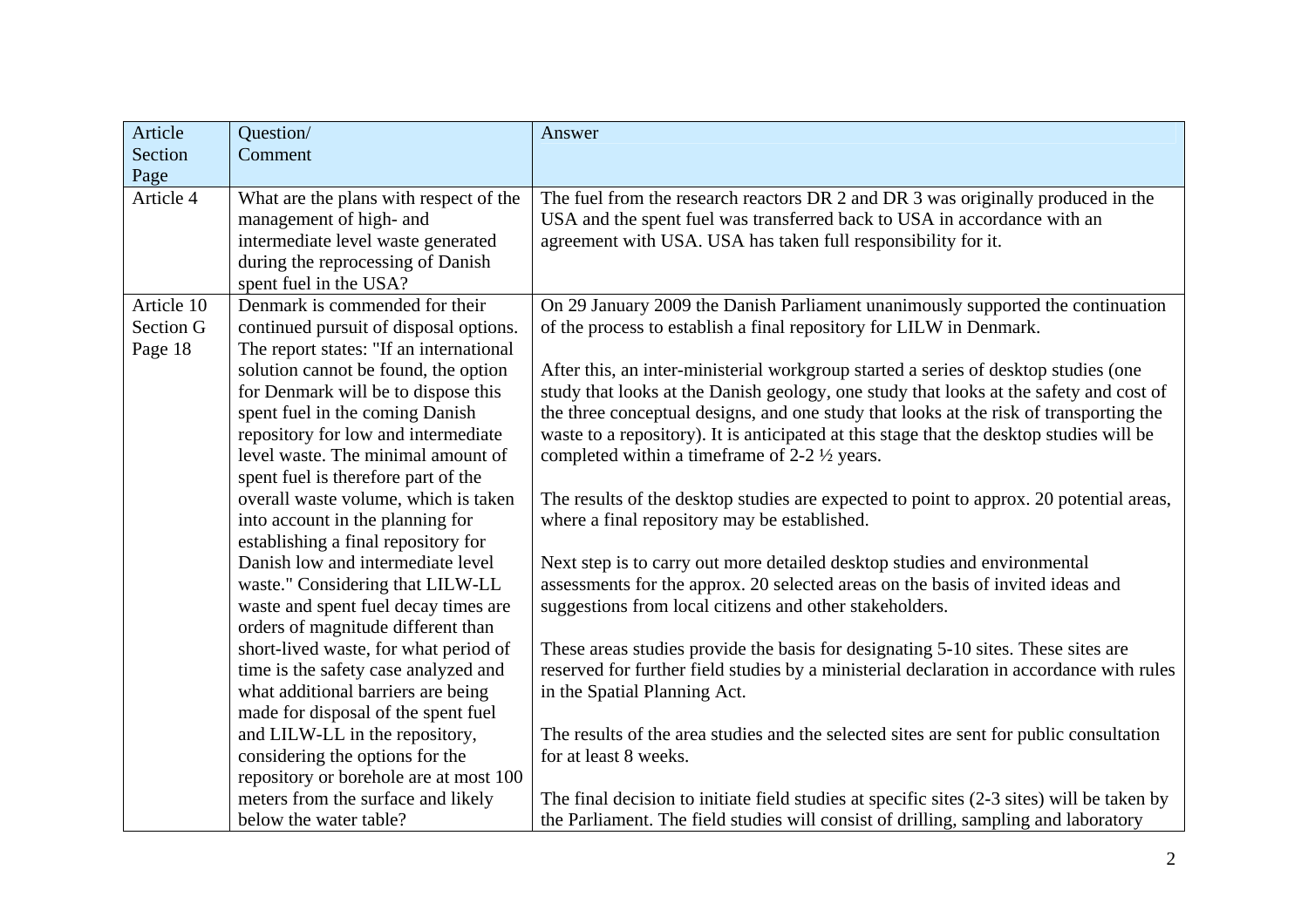| Comment                                                                                                                                                                                                                                                 |                                                                                                                                                                                                                                                                                                                                                                                                                                                                                  |
|---------------------------------------------------------------------------------------------------------------------------------------------------------------------------------------------------------------------------------------------------------|----------------------------------------------------------------------------------------------------------------------------------------------------------------------------------------------------------------------------------------------------------------------------------------------------------------------------------------------------------------------------------------------------------------------------------------------------------------------------------|
|                                                                                                                                                                                                                                                         |                                                                                                                                                                                                                                                                                                                                                                                                                                                                                  |
|                                                                                                                                                                                                                                                         |                                                                                                                                                                                                                                                                                                                                                                                                                                                                                  |
|                                                                                                                                                                                                                                                         | analysis. The purpose of these field studies is to demonstrate whether the selected<br>sites meet the safety and environmental requirements prescribed by the regulatory<br>authorities.                                                                                                                                                                                                                                                                                         |
|                                                                                                                                                                                                                                                         | Based on the field studies and subsequent public hearings there will be a nomination<br>of a site and a repository concept to the responsible minister.                                                                                                                                                                                                                                                                                                                          |
| Given the uncertainty surrounding the<br>future management of a minimal<br>amount of spent fuel from DR1, how<br>has this affected the definition of<br>design solutions for the disposal                                                               | As the Danish waste comprises a small amount of spent fuel, the considered<br>repository concepts include the possibility for medium deep disposal of this part of<br>the waste. Small amounts of other long-lived alfa-emitters are thought to require a<br>similar solution.                                                                                                                                                                                                   |
| facility for LILW, considering that<br>the co-disposal option is kept open.                                                                                                                                                                             | The liquid spent fuel from DR 1 with a reasonable low activity, see table 1 in the<br>National Report, is expected to be placed in the final repository after solidification.                                                                                                                                                                                                                                                                                                    |
| for an international solution for the<br>final storage of the small amount of<br>spent fuel was unsuccessful until<br>now. Could you provide some<br>information on the policy for the<br>future search to participate in an<br>international solution? | The Ministry of Science, Technology and Innovation and Danish Decommissioning<br>will participate in international collaboration for an international solution being<br>acceptable from a security, environmental and economically point of view.<br>It is not decided for how long time the process of finding an international solution<br>for the irradiated fuel is to be continued.<br>This has no influence on the planning of a final disposal for LLW/ILW. The initiated |
| Has a decision been made when this<br>search should be discontinued?<br>Does this search have any influence<br>on the efforts made to work out a<br>national solution?                                                                                  | desktop studies of three concepts for a final repository include concepts of medium<br>level depth repositories to ensure the accommodation of the long-lived waste.                                                                                                                                                                                                                                                                                                             |
|                                                                                                                                                                                                                                                         | The report mentioned that the search                                                                                                                                                                                                                                                                                                                                                                                                                                             |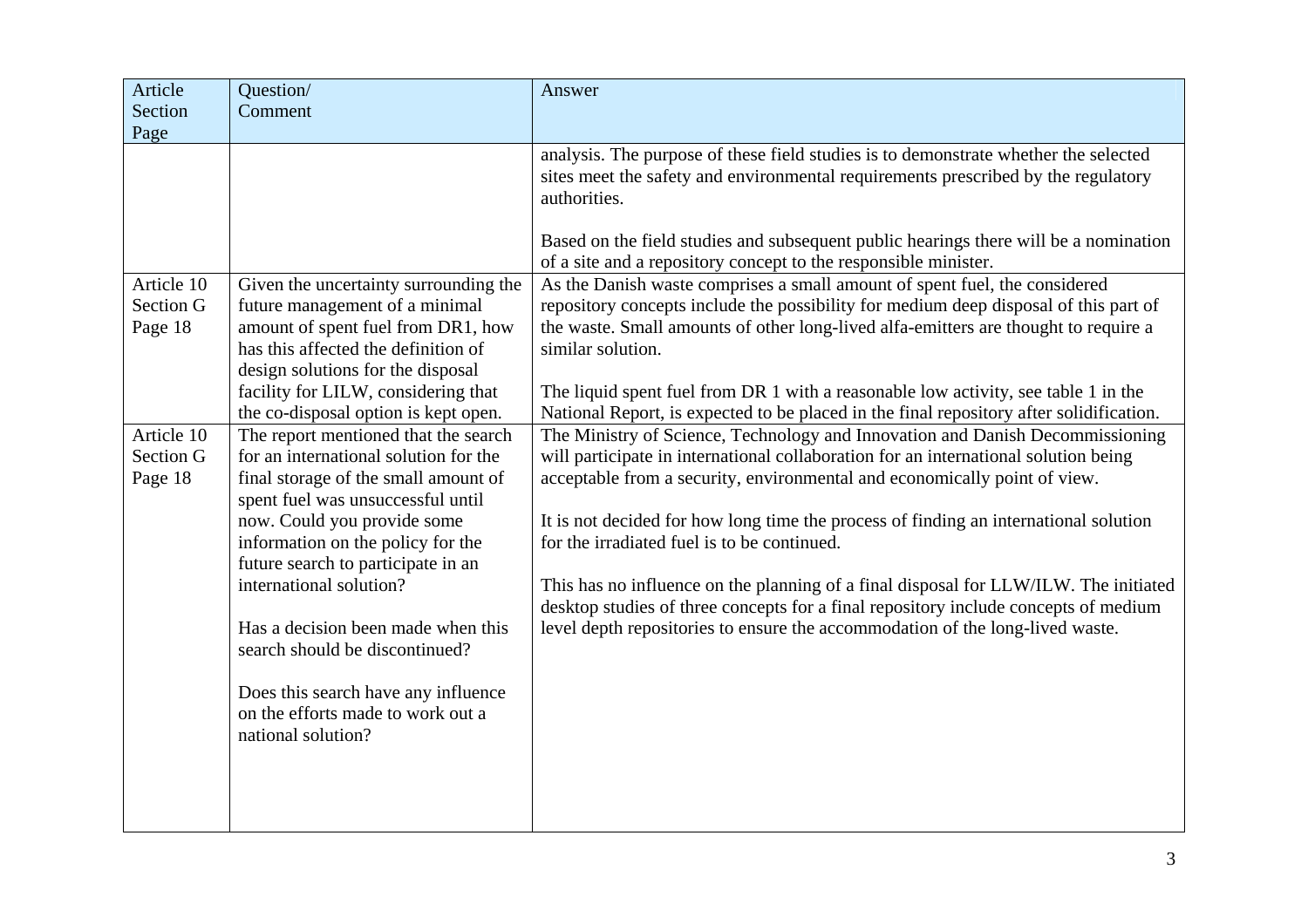| Article    | Question/                                                               | Answer                                                                               |
|------------|-------------------------------------------------------------------------|--------------------------------------------------------------------------------------|
| Section    | Comment                                                                 |                                                                                      |
| Page       |                                                                         |                                                                                      |
| Article 11 | There were three conceptual designs                                     | Approximate cost estimates will be part of the desktop studies initiated after the   |
| Page 22    | for a LILW repository presented in                                      | unanimously support in the Parliament on 29 January 2009 to continue the process     |
|            | your report. Did you estimate                                           | to establish a final repository for LILW in Denmark. Experience and practices from   |
|            | approximate costs for these three                                       | other countries where construction of this type of repository has recently been      |
|            | options based on the experience and                                     | finished will be taken into account when cost estimates for the three repository     |
|            | practices from the countries where                                      | concept are considered.                                                              |
|            | construction of this type of repository<br>has recently been finished?  |                                                                                      |
| Article 11 | The plans for a disposal facility for                                   | Detailed requirements for the conditioning of the radioactive waste will be          |
| Section H  | low and intermediate level waste are                                    | determined when the disposal concept is decided, e.g. the type of facility and       |
| Page 18    | in progress. Are there any                                              | whether the final repository will be located above or below the water table. Long-   |
|            | recommendations or regulations for                                      | term storage of radioactive waste is not considered. The waste remains in the        |
|            | the conditioning or long-term storage                                   | existing storage facilities until it can be placed in a final repository.            |
|            | of the waste?                                                           |                                                                                      |
| Article 11 | Is there any specific act or regulation                                 | In general terms the spatial planning in Denmark is governed by the Spatial Planning |
| Page 23    | in force, different from the european                                   | Act no. 813 of 21 June 2007, which implements the EU Directive providing for         |
|            | one, to regulate the participation of                                   | public participation in respect of the drawing up of certain plans and programmes    |
|            | the stakeholders in the decision                                        | relating to the environment (Directive 2003/35/EC), including so called              |
|            | making process for the repository?<br>Is it foreseen to make use of the | environmental impact assessments (EIA).                                              |
|            | principle of "volunteerism" for                                         | The purpose of the Spatial Planning Act is to ensure that the overall planning       |
|            | communities affected by the site                                        | integrates the various interests of society with respect to land use. Among other    |
|            | selection process of the repository?.                                   | things spatial planning is intended to ensure that the whole country and the         |
|            | Denmark had planned to have a                                           | individual municipalities develop appropriately, based on both overall planning and  |
|            | public hearing of the "Basis for                                        | economic considerations and that the public is involved in the planning process as   |
|            | Decision" before its presentation to                                    | much as possible.                                                                    |
|            | the Parliament. Could Denmark                                           |                                                                                      |
|            | provide some results of this public                                     | However, the plant design and siting of the disposal facility may be specified by a  |
|            | hearing?                                                                | particular construction act which also will take account of the objectives of the    |
|            |                                                                         | directive, including EIA and public participation.                                   |
|            |                                                                         | In order to achieve broad agreement on the project stakeholders will be involved in  |
|            |                                                                         |                                                                                      |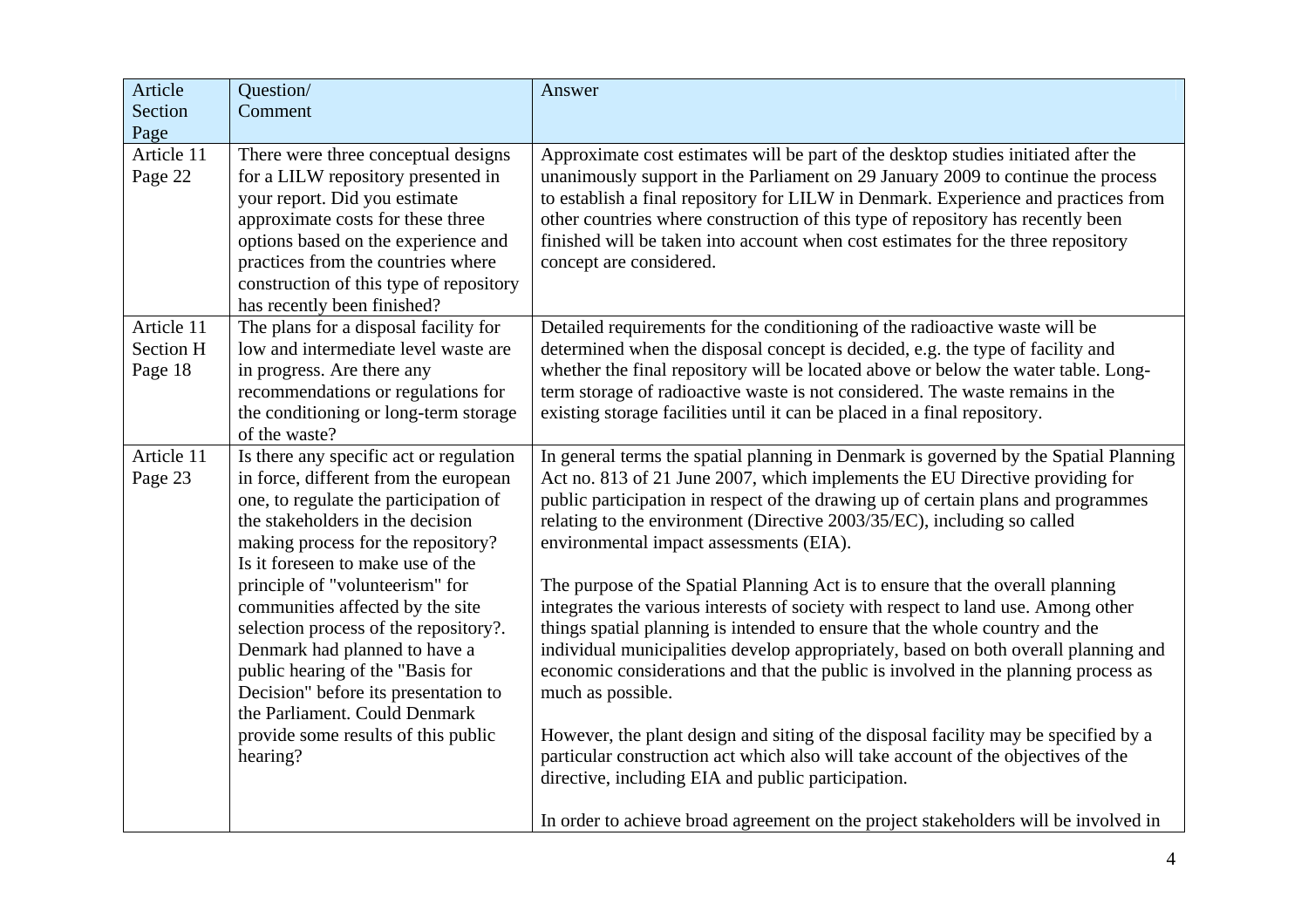| Article    | Question/                                                                                          | Answer                                                                                                                                                                                                                                                                                                                                                                                                                                                                                                                                                                                                                                                                               |
|------------|----------------------------------------------------------------------------------------------------|--------------------------------------------------------------------------------------------------------------------------------------------------------------------------------------------------------------------------------------------------------------------------------------------------------------------------------------------------------------------------------------------------------------------------------------------------------------------------------------------------------------------------------------------------------------------------------------------------------------------------------------------------------------------------------------|
| Section    | Comment                                                                                            |                                                                                                                                                                                                                                                                                                                                                                                                                                                                                                                                                                                                                                                                                      |
| Page       |                                                                                                    |                                                                                                                                                                                                                                                                                                                                                                                                                                                                                                                                                                                                                                                                                      |
|            |                                                                                                    | the project as much as possible. However, selection of a site does not necessarily<br>depend on volunteerism for the local community.<br>The "Basis for Decision" was presented to a broad group of stakeholders in January<br>2007. The report was very well received and the hearing resulted in only a number<br>of minor clarifications and amendments to the document. These were:<br>• Clarification of the difference between LILW and HLW<br>• Clarification of the terms "high probability" and "appropriate period".                                                                                                                                                       |
|            |                                                                                                    | • Including a specific section on reversibility.                                                                                                                                                                                                                                                                                                                                                                                                                                                                                                                                                                                                                                     |
| Article 12 | Are there any existing radioactive<br>waste management facilities in<br>Denmark for which a Safety | The radioactive Waste Management Facility at Danish Decommissioning (DD) is<br>the only facility of its kind in Denmark.                                                                                                                                                                                                                                                                                                                                                                                                                                                                                                                                                             |
|            | Assessment consistent with current<br>international guidance is not<br>available?                  | In addition to the recommendations by the Nuclear Regulatory Authorities, the<br>safety assessments of the nuclear facilities at the Risø-site were traditionally based<br>on Nordic and US guidance, more specifically: Nordic Working Group on Reactor<br>Safety, Publication 1, Safety Assessment Documents (NARS 1, 1975); USNRC<br>Regulatory Guide 1.70, Standard Format and Content of Safety Analysis Report for<br>Nuclear Power Plants (RG 1.70). As the scope of these guides were nuclear power<br>plants some of the recommendations were adjusted in order to correspond to the<br>significantly smaller activities handled at the research reactors at the Risø-site. |
|            |                                                                                                    | The original safety assessments have been re-examined in the framework of the<br>IAEA, Safety Assessment of Research Reactors and Preparation of the Safety<br>Analysis Report" (Safety Series No. 35-G1, 1994). The original safety assessments<br>were largely in line with the IAEA recommendations, the main difference being the<br>lack of a central quality assurance system.                                                                                                                                                                                                                                                                                                 |
|            |                                                                                                    | In accordance with the requirements set by the Nuclear Regulatory Authorities, a<br>quality assurance system for the entire process of decommissioning including all<br>radioactive waste management has been put into operation. It is based on<br>international standards, which at present, for the general Quality Assurance is<br>DS/EN ISO 9001, version 2000. Furthermore, in 2007 the Clearance Laboratory was                                                                                                                                                                                                                                                               |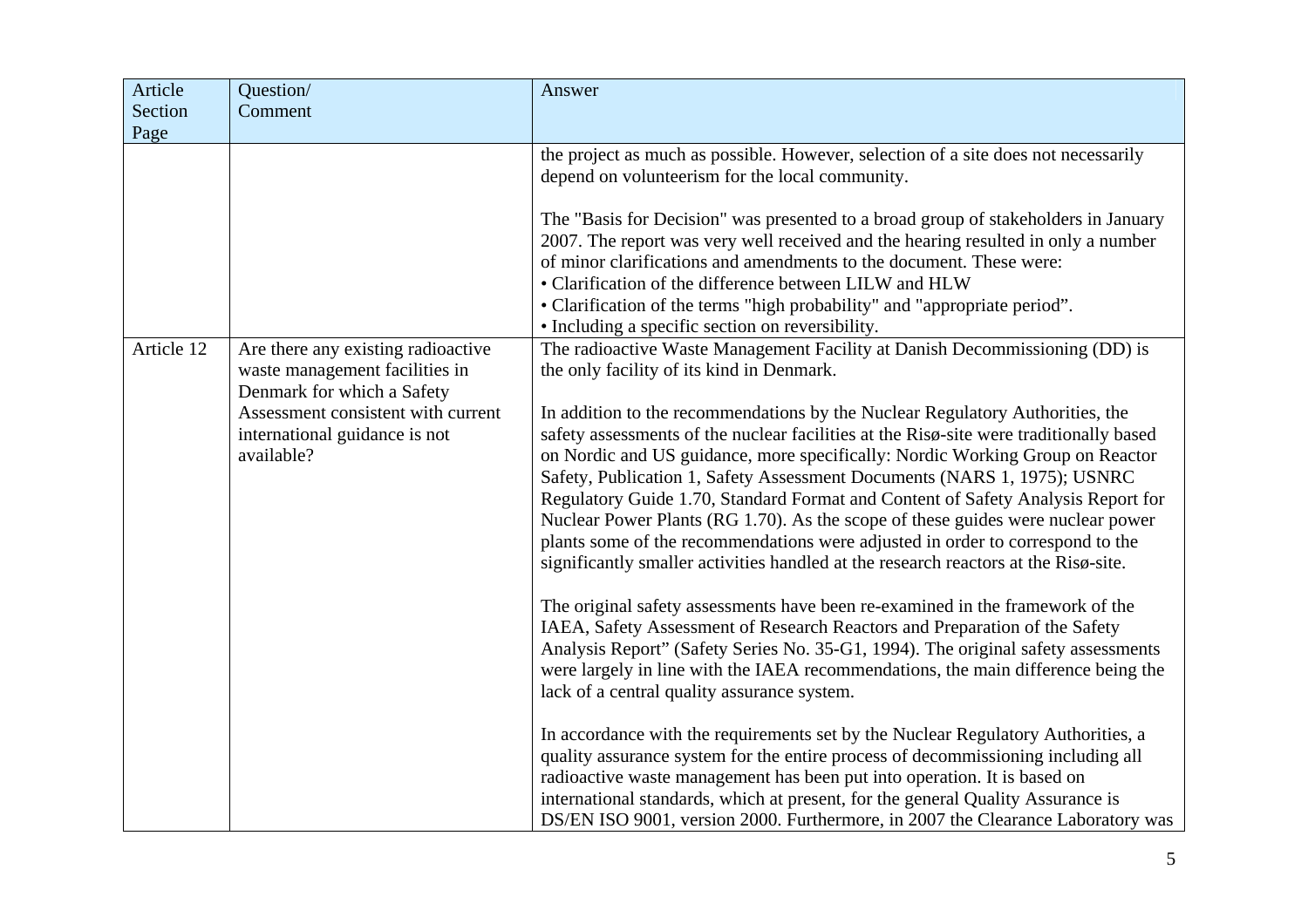| Article                                        | Question/                                                                                                                                                                                                                                                                | Answer                                                                                                                                                                                                                                                                                                                                                                                                                                                                                                                                                                                                                       |
|------------------------------------------------|--------------------------------------------------------------------------------------------------------------------------------------------------------------------------------------------------------------------------------------------------------------------------|------------------------------------------------------------------------------------------------------------------------------------------------------------------------------------------------------------------------------------------------------------------------------------------------------------------------------------------------------------------------------------------------------------------------------------------------------------------------------------------------------------------------------------------------------------------------------------------------------------------------------|
| Section                                        | Comment                                                                                                                                                                                                                                                                  |                                                                                                                                                                                                                                                                                                                                                                                                                                                                                                                                                                                                                              |
| Page                                           |                                                                                                                                                                                                                                                                          |                                                                                                                                                                                                                                                                                                                                                                                                                                                                                                                                                                                                                              |
|                                                |                                                                                                                                                                                                                                                                          | accredited by the Danish Accreditation and Metrology Fund (DANAK) according to<br>the ISO 17025 standard on general requirements for the competence of testing and<br>calibration laboratories.                                                                                                                                                                                                                                                                                                                                                                                                                              |
|                                                |                                                                                                                                                                                                                                                                          | The documentation is available to the relevant authorities.                                                                                                                                                                                                                                                                                                                                                                                                                                                                                                                                                                  |
| Article 13<br>Section H<br>Page 23             | The report gives a good overview of<br>the planned procedure for the<br>implementation of the LILW<br>repository. Which timescale is<br>foreseen for the three steps of site<br>selection? Is there a date scheduled<br>for the start of operation of the<br>repository? | On January 29, 2009 the Danish Parliament unanimously supported the continuation<br>of the process to establish a final repository for LILW in Denmark. Since then a<br>series of desktop studies have been initiated. One of the studies includes a<br>delineation of three repository concepts, including a conceptual safety analysis for<br>each of the concepts. It is anticipated at this stage that the desktop studies will be<br>completed within a timeframe of $2-2\frac{1}{2}$ years. Detailed schedule for the three steps<br>of site selection will be laid down together with finalizing the desktop studies. |
| Article 13<br>Section H<br>Page 22<br>Seq. no. | It is stated that there is no HLW to be<br>placed in the repository. Is this in line<br>with the potential co-disposal option?                                                                                                                                           | Denmark has only small amounts of experimentally irradiated fuel which is not<br>classified as HLW. If an international solution for this waste is not found, the<br>irradiated fuel is expected to be placed in the Danish repository with the<br>consequently demands and requirements on the repository.                                                                                                                                                                                                                                                                                                                  |
| Article 13<br>Section H<br>Page 23             | Could Denmark specify the expected<br>or planned timing for the main steps<br>of the siting process?                                                                                                                                                                     | On 29 January 2009 the Danish Parliament unanimously supported the continuation<br>of the process to establish a final repository for LILW in Denmark.                                                                                                                                                                                                                                                                                                                                                                                                                                                                       |
|                                                |                                                                                                                                                                                                                                                                          | After this, an inter-ministerial workgroup started a series of desktop studies (one<br>study that considers the Danish geology, one study that considers the safety and cost<br>of the three conceptual designs, and one study that considers the risk of transporting<br>the waste to a repository). It is anticipated at this stage, that the desktop studies will<br>be completed within a timeframe of $2-2\frac{1}{2}$ years.                                                                                                                                                                                           |
|                                                |                                                                                                                                                                                                                                                                          | The results of the desktop studies are expected to point out approx. 20 potential<br>areas, where a final repository may be established.                                                                                                                                                                                                                                                                                                                                                                                                                                                                                     |
|                                                |                                                                                                                                                                                                                                                                          | Next step is to carry out more detailed desktop studies and environmental<br>assessments for the approx. 20 selected areas taken into account invited ideas and<br>suggestions from local citizens and other stakeholders.                                                                                                                                                                                                                                                                                                                                                                                                   |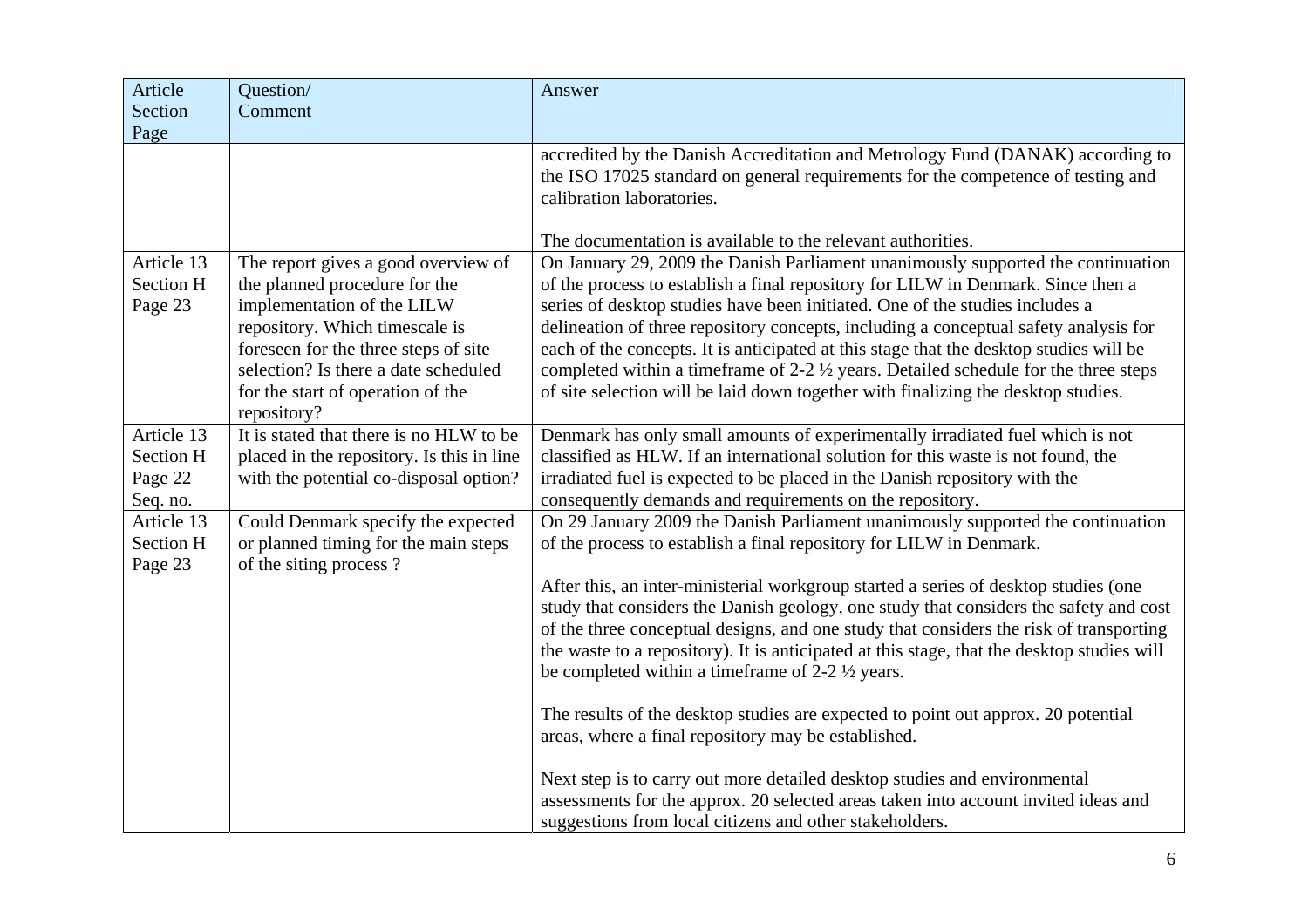| Article              | Question/                                                                                                                   | Answer                                                                                                                                                                                                                                                                                                                                                                         |
|----------------------|-----------------------------------------------------------------------------------------------------------------------------|--------------------------------------------------------------------------------------------------------------------------------------------------------------------------------------------------------------------------------------------------------------------------------------------------------------------------------------------------------------------------------|
| Section              | Comment                                                                                                                     |                                                                                                                                                                                                                                                                                                                                                                                |
| Page                 |                                                                                                                             |                                                                                                                                                                                                                                                                                                                                                                                |
|                      |                                                                                                                             | These areas studies provide the basis for designating 5-10 sites. These sites are<br>reserved for further field studies by a ministerial declaration in accordance with rules<br>in the Spatial Planning Act.                                                                                                                                                                  |
|                      |                                                                                                                             | The results of the area studies and the selected sites are sent for public consultation<br>for at least 8 weeks.                                                                                                                                                                                                                                                               |
|                      |                                                                                                                             | The final decision to initiate field studies at specific sites (2-3 sites) will be taken by<br>the Parliament. The field studies will consist of drilling, sampling and laboratory<br>analysis. The purpose of these field studies is to demonstrate whether the selected<br>sites meet the safety and environmental requirements prescribed by the regulatory<br>authorities. |
|                      |                                                                                                                             | Based on the field studies and subsequent public hearing there will be a nomination<br>of a site and a repository concept to the responsible minister. The nomination will be<br>sent to public consultation of 8 weeks before it is submitted to the Parliament for<br>final decision.                                                                                        |
| Article 13           | Denmark is identifying approximately                                                                                        | Challenges:                                                                                                                                                                                                                                                                                                                                                                    |
| Section H<br>Page 23 | 20 sites for a potential repository. An<br><b>Environmental Impact Assessment</b><br>and Vicinity Study will be carried out | On January 29, 2009 the Danish Parliament unanimously supported the "Basis for<br>Decision" for establishing a Danish final repository for low and intermediate waste.                                                                                                                                                                                                         |
|                      | for each site. What are some of the<br>institutional challenges to such<br>development (e.g. political, public              | Cooperation and communication with citizens, NGOs and other stakeholders will be<br>one of the major challenges of the project.                                                                                                                                                                                                                                                |
|                      | concern, funding) already                                                                                                   | Strategy:                                                                                                                                                                                                                                                                                                                                                                      |
|                      | encountered or anticipated? What are                                                                                        | The effort to find a suitable site must be conducted with as much transparency as                                                                                                                                                                                                                                                                                              |
|                      | the strategies for addressing these<br>challenges?                                                                          | possible. It is e.g. important to communicate the function of individual stakeholders<br>(authorities, operators, etc.) clearly, ensuring that the process is not obscured due to<br>misunderstandings.                                                                                                                                                                        |
|                      |                                                                                                                             | When an appropriate number of areas suitable for placement of a final repository are                                                                                                                                                                                                                                                                                           |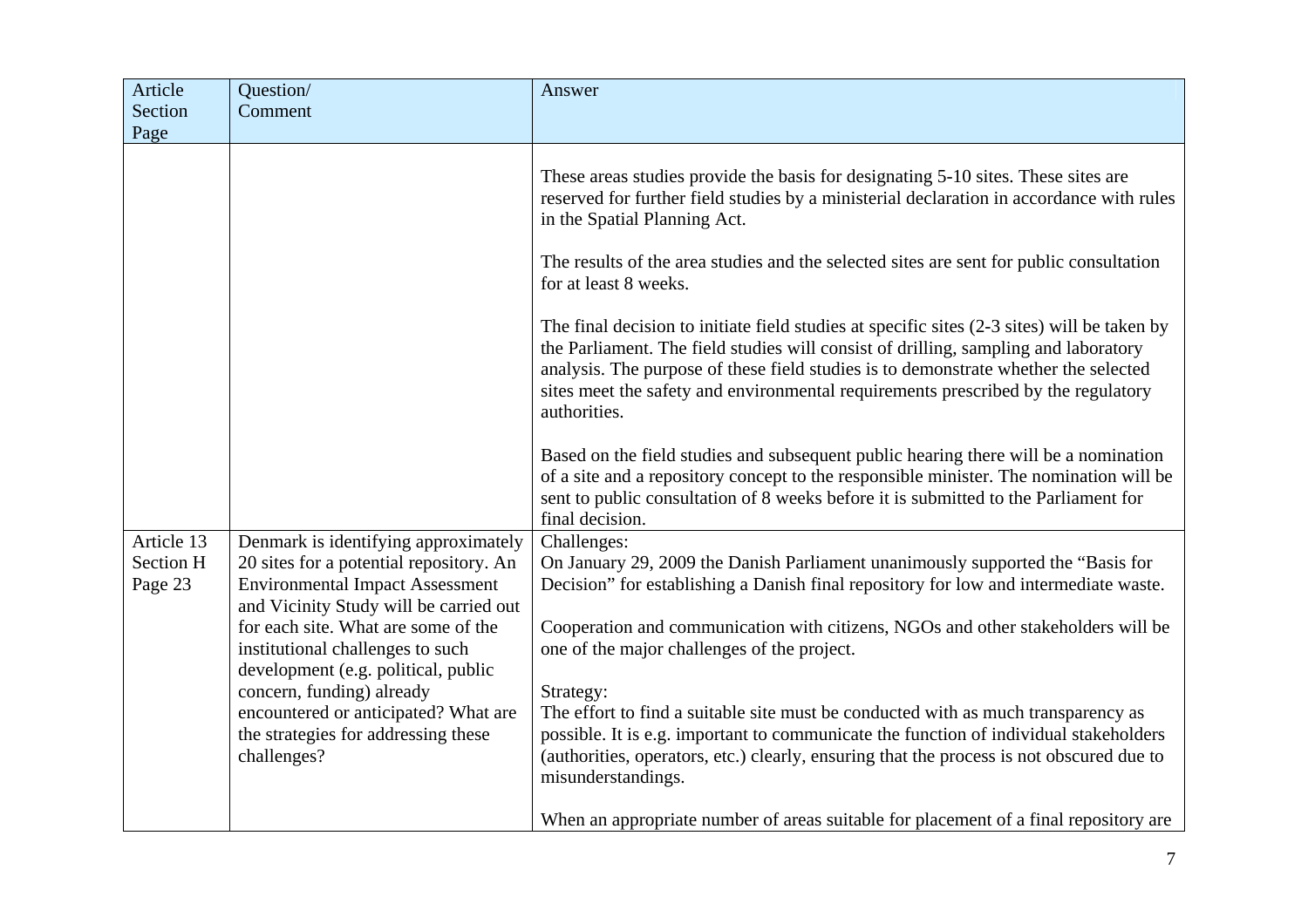| Article    | Question/                                              | Answer                                                                                                                                                                                                                                                                                                                                                            |
|------------|--------------------------------------------------------|-------------------------------------------------------------------------------------------------------------------------------------------------------------------------------------------------------------------------------------------------------------------------------------------------------------------------------------------------------------------|
| Section    | Comment                                                |                                                                                                                                                                                                                                                                                                                                                                   |
| Page       |                                                        |                                                                                                                                                                                                                                                                                                                                                                   |
|            |                                                        | identified, there must be public information and involvement of NGOs and local<br>citizens.<br>This is envisaged by putting all the material on a website, by inviting NGOs, citizens<br>and other stakeholders to local meetings and implementation of public hearings.<br>Funding:                                                                              |
| Article 13 | What are the requirements for siting<br>of a facility? | Funding for the project is granted stepwise by the Parliament.<br>For a final repository, the selected location must meet the requirements in Denmark's<br>overall policy for the disposal of LILW, which is based on "IAEA, 1995. Safety<br>Series no. 111-F. The Principles of Radioactive Waste Management":                                                   |
|            |                                                        | 1. Protection of humans and the environment<br>Radioactive waste shall be managed in such a way as to secure an acceptable level of<br>protection for humans and the environment.                                                                                                                                                                                 |
|            |                                                        | 2. Protection beyond national borders<br>Radioactive waste shall be managed in such a way as to assure that possible effects<br>on human health and the environment beyond national borders will be taken into<br>account.                                                                                                                                        |
|            |                                                        | 3. Protection of future generations<br>Radioactive waste shall be managed in such a way that predicted impacts on the<br>health of future generations will not be greater than relevant levels of impact that are<br>acceptable today. Likewise, radioactive waste shall be managed in such a way that it<br>will not impose undue burdens on future generations. |
|            |                                                        | 4. The legal framework<br>Radioactive waste shall be managed within an appropriate national legal framework<br>including clear allocation of responsibilities and provisions for independent<br>regulatory functions.                                                                                                                                             |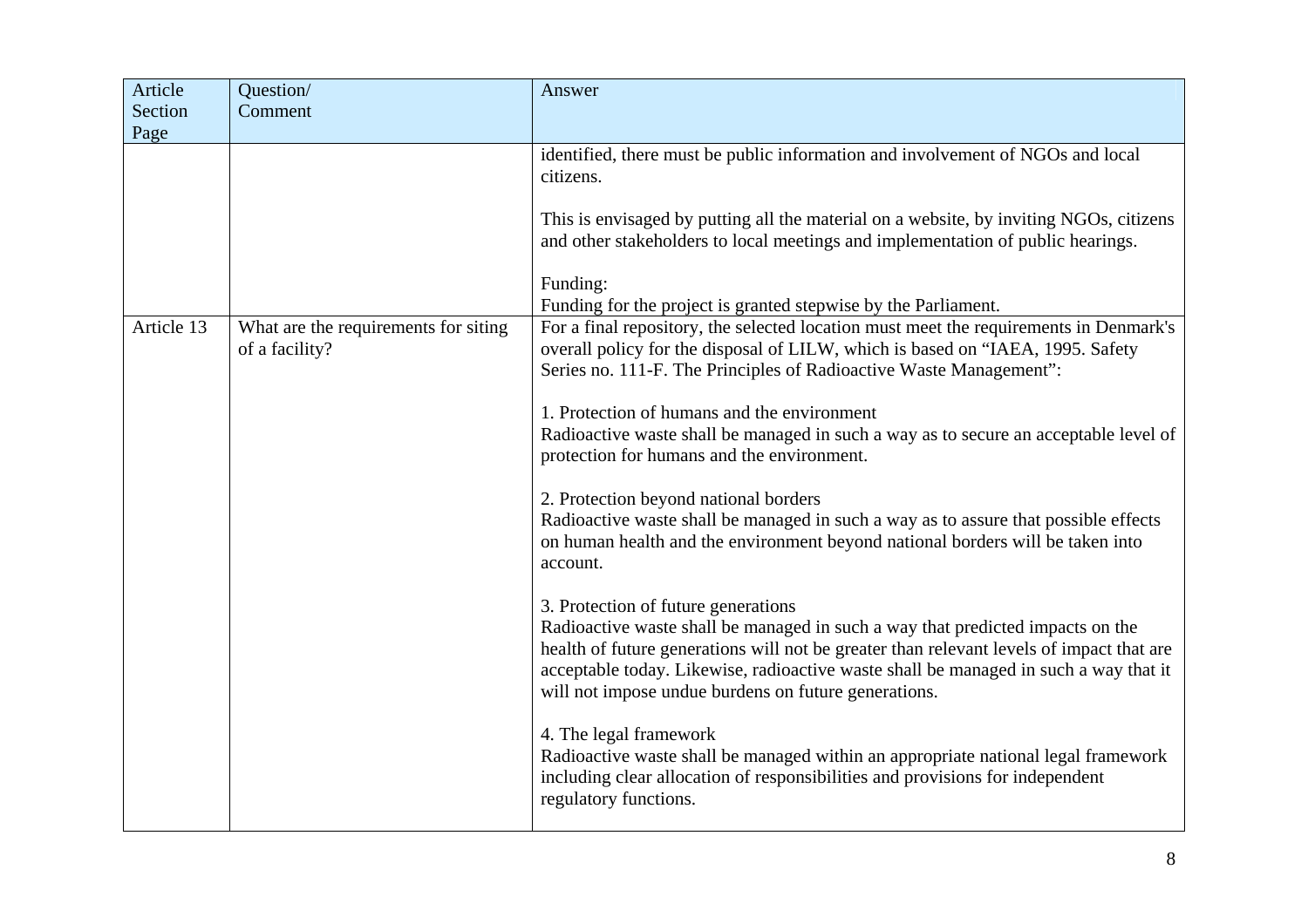| Article                                   | Question/                                                                                                                                                                                                                                                                                                                                                                                   | Answer                                                                                                                                                                                                                                                                                                                                                                                                                                                                                                                                                                                                                                                                                                                                       |
|-------------------------------------------|---------------------------------------------------------------------------------------------------------------------------------------------------------------------------------------------------------------------------------------------------------------------------------------------------------------------------------------------------------------------------------------------|----------------------------------------------------------------------------------------------------------------------------------------------------------------------------------------------------------------------------------------------------------------------------------------------------------------------------------------------------------------------------------------------------------------------------------------------------------------------------------------------------------------------------------------------------------------------------------------------------------------------------------------------------------------------------------------------------------------------------------------------|
| Section                                   | Comment                                                                                                                                                                                                                                                                                                                                                                                     |                                                                                                                                                                                                                                                                                                                                                                                                                                                                                                                                                                                                                                                                                                                                              |
| Page                                      |                                                                                                                                                                                                                                                                                                                                                                                             |                                                                                                                                                                                                                                                                                                                                                                                                                                                                                                                                                                                                                                                                                                                                              |
|                                           |                                                                                                                                                                                                                                                                                                                                                                                             | Specific requirements for siting a facility has not been established at this stage, but it<br>will be based on the results of the up-coming desktop studies as well as on<br>international recommendations, e.g. in IAEA Safety Standards.                                                                                                                                                                                                                                                                                                                                                                                                                                                                                                   |
| Article 14<br>Section H<br>Page 14        | This report indicates the "Basis for<br>Decision" will be endorsed by the<br>Parliament in the fall of 2008 to start<br>the process of locating a site for a<br>final repository. Please elaborate in<br>your May 2009 national presentation,<br>Denmark's progress in establishing a<br>process to determine a location for a<br>final repository for Low and<br>Intermediate Level Waste. | The "basis for Decision" was discussed in the Danish Parliament on 29 January<br>2009 at which point the Parliament unanimously supported the continuation of the<br>process towards the establishment of a final repository. The only comment in<br>relation to the "Basis for Decision" was a request for additional focus on the<br>possibilities for a reversible repository.<br>The inter-ministerial workgroup behind the "Basis for Decision" has now initiated<br>three parallel desktop studies considering both the Danish geology and the<br>safety/cost of the three conceptual designs, as well as the associated risks in relation<br>to the transport of the waste from the present storage facilities to a final repository. |
|                                           |                                                                                                                                                                                                                                                                                                                                                                                             | The studies are expected to result in a list of approx. 20 areas that should be<br>investigated further for the possible siting of a final repository.                                                                                                                                                                                                                                                                                                                                                                                                                                                                                                                                                                                       |
| Article 15                                | Have detailed safety assessments and<br>environmental assessments been<br>performed?                                                                                                                                                                                                                                                                                                        | Detailed safety assessments and environmental assessments have not been<br>performed at this early stage. However, since the Parliament on the 29th of January<br>2009 unanimously supported the continuation of the process of establishing a final<br>repository for LILW, a series of desktop studies have been initiated. One of these<br>includes a delineation of three repository concepts, inc. conceptual safety analysis. It<br>is anticipated at this stage that the desktop studies will be completed within a<br>time frame of 2-2 $\frac{1}{2}$ years.                                                                                                                                                                         |
| Article 15<br>Section H<br>Page 21        | A dose constraint for potential<br>isolated incidents such as intrusion is<br>set at 1 mSv/year. Doesn't this<br>criterion imply that the co-disposal of<br>a minimal amount of spent fuel is<br>excluded (see also question 1)?                                                                                                                                                            | The proposed dose constraints will be valid irrespective of the chosen solution for<br>the experimentally irradiated fuel. Thus, the repository design must ensure that the<br>dose constraints will not be violated considering the actual composition of the waste<br>and the relevant intrusion scenario.                                                                                                                                                                                                                                                                                                                                                                                                                                 |
| Article 15<br><b>Section H</b><br>Page 21 | The general dose constraint for the<br>phase after closure of the disposal<br>facility is set at the level of a waste<br>clearance criterion, i.e. 0.01                                                                                                                                                                                                                                     | Closure of the repository is initially followed by a monitoring phase and<br>subsequently after decision by the regulatory authority a passive phase, in which the<br>repository is no longer subject to monitoring etc. by the license holder. The dose<br>constraint for these phases corresponds to the dose constraint, which today is used                                                                                                                                                                                                                                                                                                                                                                                              |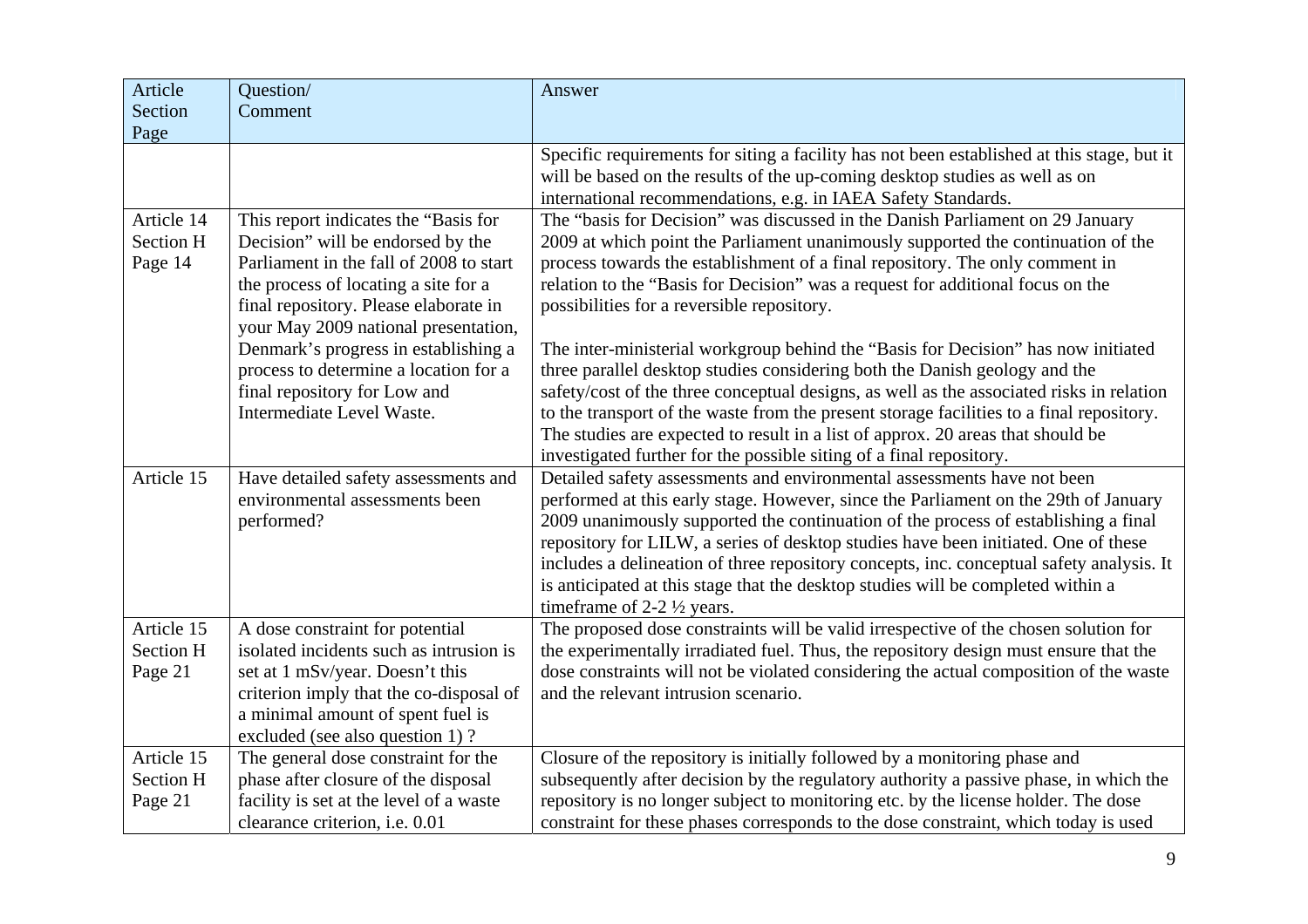| Article                                   | Question/                                                                                                                                                                                                                 | Answer                                                                                                                                                                                                                                                                                                                                                                                                                                                                                                                                                                                                                                                                                                                                                                                                                                                                                     |
|-------------------------------------------|---------------------------------------------------------------------------------------------------------------------------------------------------------------------------------------------------------------------------|--------------------------------------------------------------------------------------------------------------------------------------------------------------------------------------------------------------------------------------------------------------------------------------------------------------------------------------------------------------------------------------------------------------------------------------------------------------------------------------------------------------------------------------------------------------------------------------------------------------------------------------------------------------------------------------------------------------------------------------------------------------------------------------------------------------------------------------------------------------------------------------------|
| Section                                   | Comment                                                                                                                                                                                                                   |                                                                                                                                                                                                                                                                                                                                                                                                                                                                                                                                                                                                                                                                                                                                                                                                                                                                                            |
| Page                                      |                                                                                                                                                                                                                           |                                                                                                                                                                                                                                                                                                                                                                                                                                                                                                                                                                                                                                                                                                                                                                                                                                                                                            |
|                                           | mSv/year. Does this imply that the<br>disposed waste is considered to be<br>cleared after closure of the disposal<br>facility?                                                                                            | for release (clearance) of solid materials from the nuclear facilities at the Risø site<br>for which there is also no requirement of monitoring by the license holder after<br>release.<br>It does not imply that the disposed waste is considered to be cleared after closure of<br>the disposal facility.                                                                                                                                                                                                                                                                                                                                                                                                                                                                                                                                                                                |
| Article 18<br><b>Section E</b><br>Page 13 | It is mentioned in the report that the<br>new Order introduces new<br>requirements on security of sealed<br>sources, based on the<br>recommendations from the IAEA<br>TECDOC-1355.<br>Could you please explain more about | Measures implementing requirements on security of sealed sources based on the<br>recommendations from the IAEA TECDOC-1355 are given in Order No. 985 of 11<br>July 2007 on sealed radioactive sources. A graduated approach is applied. Security<br>groups A, B and C are introduced referring to the classification given in TECDOC-<br>1355.<br>The strictest obligations are introduced to license holders of category A sources. A                                                                                                                                                                                                                                                                                                                                                                                                                                                    |
|                                           | the implementation of these<br>recommendations? Which<br>recommendations did you implement,<br>and what kind of obligations are<br>introduced for the licenseholders?                                                     | list of the obligations is provided below:<br>For category A sources a vulnerability assessment should be made. In addition a<br>security plan must be drafted and implemented based on the approved vulnerability<br>assessment including as a minimum the following:                                                                                                                                                                                                                                                                                                                                                                                                                                                                                                                                                                                                                     |
|                                           |                                                                                                                                                                                                                           | 1) Appointment of a person who is responsible for the security of radioactive<br>sources.<br>2) Procedures for daily verification of the company's possession of the individual<br>source. There must be records of each control.<br>3) Description and implementation of a system for access control.<br>4) Description and implementation of - as a minimum - two technical measures<br>separating the sources from unauthorized persons.<br>5) Description an implementation of an alarm system to ensure that the intrusion of<br>unauthorized persons is timely detected and immediately responded.<br>6) Procedures for ensuring trustworthiness of relevant staff.<br>7) Measures to ensure that sensitive information about the source and the security is<br>not disclosed to unauthorized persons.<br>8) Procedures for getting a confidentiality statement from relevant staff. |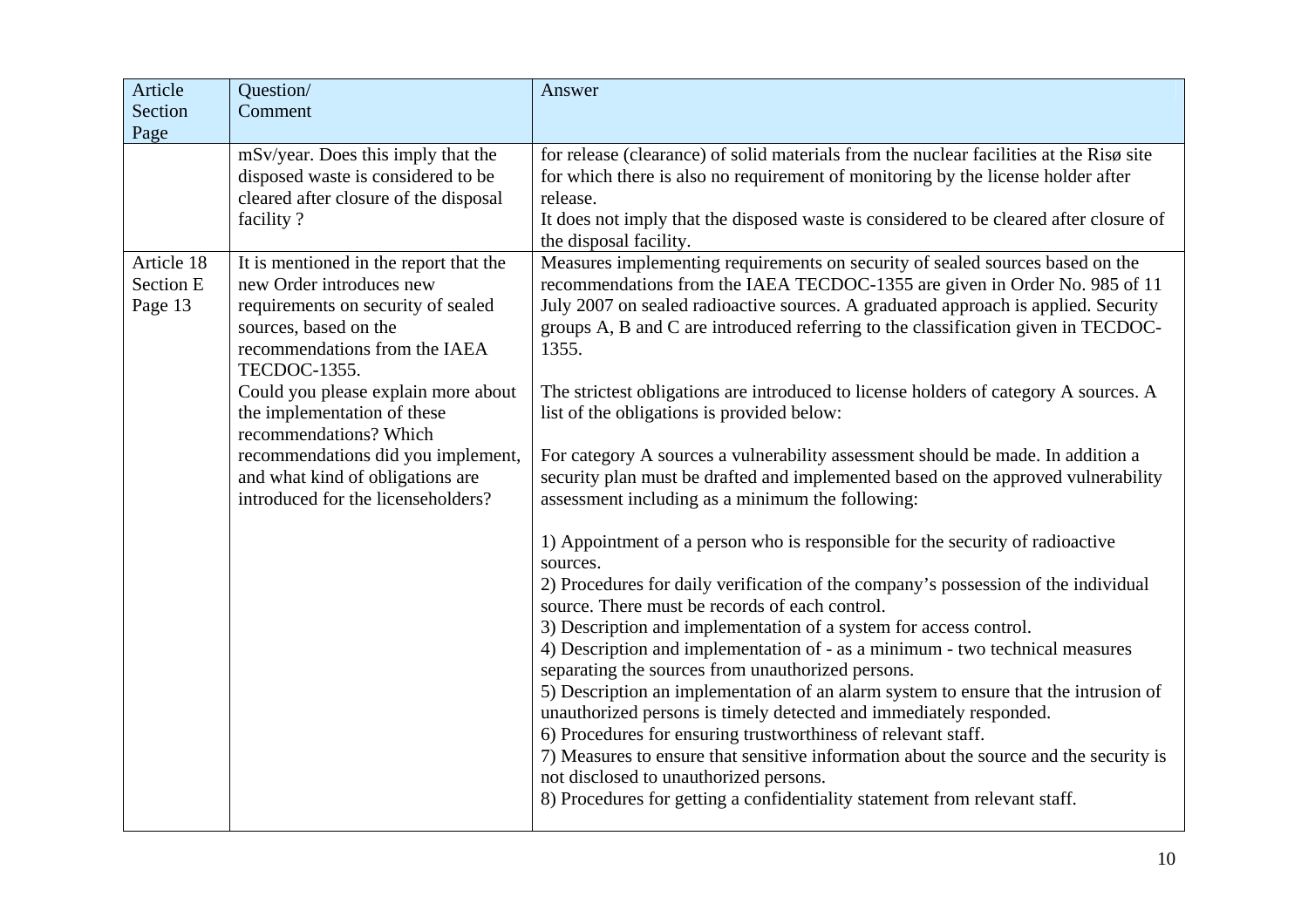| Article    | Question/                                                                  | Answer                                                                                                                                                                                                                                                                                                                                                                               |
|------------|----------------------------------------------------------------------------|--------------------------------------------------------------------------------------------------------------------------------------------------------------------------------------------------------------------------------------------------------------------------------------------------------------------------------------------------------------------------------------|
| Section    | Comment                                                                    |                                                                                                                                                                                                                                                                                                                                                                                      |
| Page       |                                                                            |                                                                                                                                                                                                                                                                                                                                                                                      |
|            |                                                                            | The security plan must be approved by the regulatory authority before the transfer of<br>a category A source to the license holder.                                                                                                                                                                                                                                                  |
| Article 18 | What is national policy in Denmark<br>for "disposal" of radioactive waste? | Danish policy on the disposal of LILW is, that all radioactive waste, except sealed<br>sources and spent fuel that is returned to the manufacturer, shall be stored at the<br>governmental institution Danish Decommissioning for later disposal in Denmark in<br>compliance with international obligations and recommendations, primarily relevant<br><b>IAEA Safety Standards.</b> |
|            |                                                                            | Based on recommendations from the IAEA (IAEA, 1995. Safety Series no. 111-F.<br>The Principles of Radioactive Waste Management), four main principles have been<br>described:                                                                                                                                                                                                        |
|            |                                                                            | 1. Protection of humans and the environment<br>Radioactive waste shall be managed in such a way as to secure an acceptable level of<br>protection for humans and the environment.                                                                                                                                                                                                    |
|            |                                                                            | 2. Protection beyond national borders<br>Radioactive waste shall be managed in such a way as to assure that possible effects<br>on human health and the environment beyond national borders will be taken into<br>account.                                                                                                                                                           |
|            |                                                                            | 3. Protection of future generations<br>Radioactive waste shall be managed in such a way that predicted impacts on the<br>health of future generations will not be greater than relevant levels of impact that are<br>acceptable today. Likewise, radioactive waste shall be managed in such a way that it<br>will not impose undue burdens on future generations.                    |
|            |                                                                            | 4. The legal framework<br>Radioactive waste shall be managed within an appropriate national legal framework<br>including clear allocation of responsibilities and provisions for independent<br>regulatory functions.                                                                                                                                                                |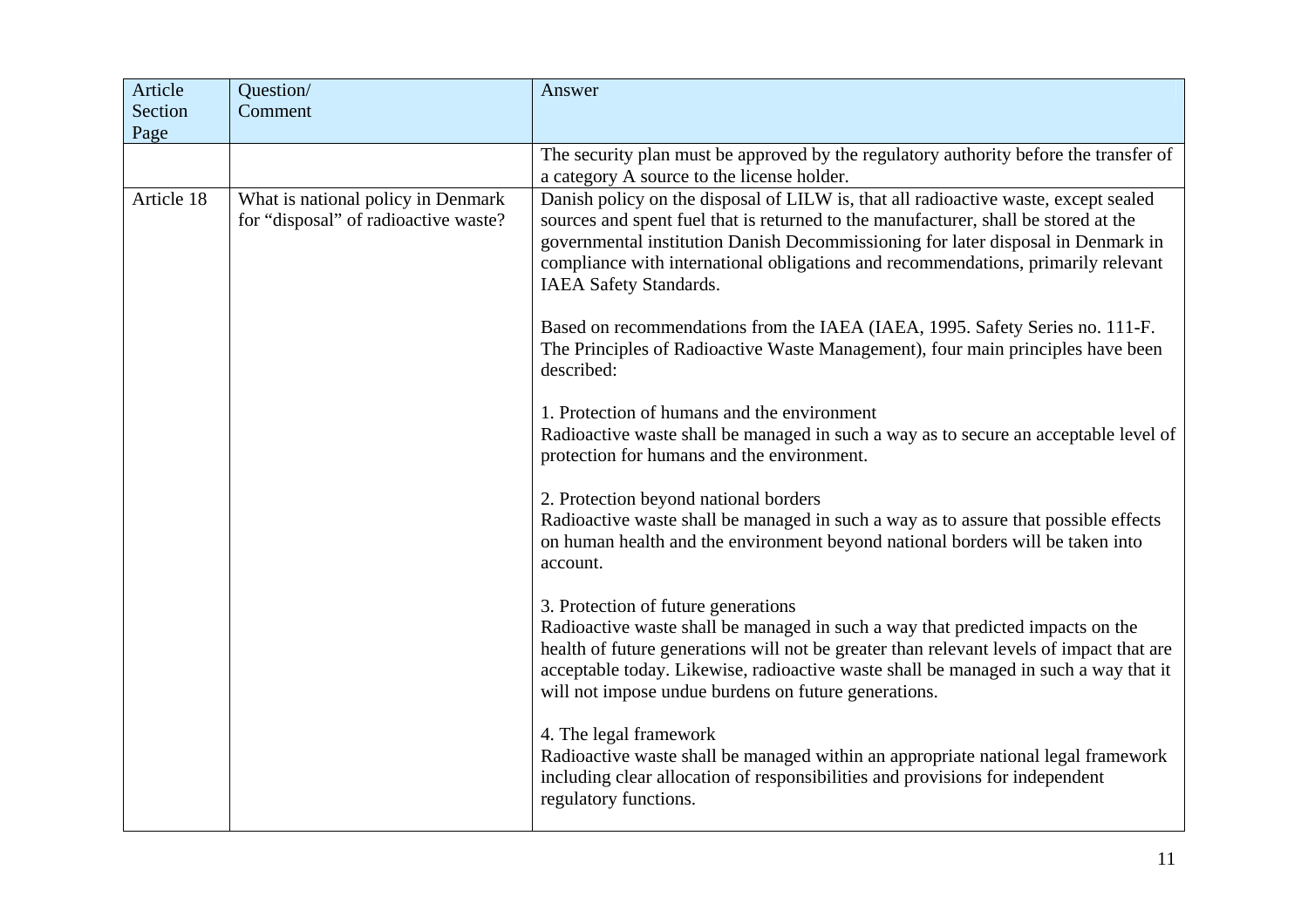| Article    | Question/                               | Answer                                                                                                                                                                 |
|------------|-----------------------------------------|------------------------------------------------------------------------------------------------------------------------------------------------------------------------|
| Section    | Comment                                 |                                                                                                                                                                        |
| Page       |                                         |                                                                                                                                                                        |
| Article 20 | How the process of granting a license   | The Nuclear Regulatory Authorities are constituted by the National Institute of                                                                                        |
| Page 14    | and other regulatory funtions           | Radiation Protection under the National Board of Health and the Nuclear Division                                                                                       |
|            | (inspections) are split among the       | under the Danish Emergency Management Agency. The authorities issue the                                                                                                |
|            | different Nuclear Regulatory            | Operational Limits and Conditions for the nuclear facilities and revise them in                                                                                        |
|            | <b>Authorities (Danish Emergencies</b>  | accordance with the progression of the decommissioning. The authorities also carry                                                                                     |
|            | Management Agency and National          | the responsibility for special permits and inspections as required during the                                                                                          |
|            | Institute of Radiation Protection)?     | decommissioning process. In practice, specific considerations related to nuclear                                                                                       |
|            | How the work of these organisations     | safety have been conducted and settled by the Nuclear Division after consulting the                                                                                    |
|            | is co-ordinated?                        | National Institute of Radiation Protection. Opposed to this, the considerations related                                                                                |
|            |                                         | to radiation protection have been conducted and settled by the National Institute of                                                                                   |
|            |                                         | Radiation Protection after consulting the Nuclear Division. This practice has been<br>going on successfully for more than 30 years. Denmark has not seen any conflicts |
|            |                                         | related to the status of two Nuclear Regulatory Authorities sharing responsibilities.                                                                                  |
| Article 21 | Financial resources: Is stated that the | The expenses for the management of radioactive waste are covered by the state                                                                                          |
| Section F  | financial provisions for Danish         | budget, covering Danish Decommissioning that operates the Waste Management                                                                                             |
| Page 14    | Decommissioning is assured due to       | Plant. Danish Decommissioning is an institution under the Ministry of Science,                                                                                         |
|            | the subordination to the Danish         | Technology and Innovation. It is thus a governmental matter to provide adequate                                                                                        |
|            | Ministry of Science, Technology and     | resources for the management of radioactive waste.                                                                                                                     |
|            | Innovation. Is an annual sum, a         |                                                                                                                                                                        |
|            | percent from the ministry budget or is  | Regarding disposal of disused sealed radioactive sources where the                                                                                                     |
|            | according to real needs? However, at    | option for return to the manufacturer does not exist, the obligations of the license                                                                                   |
|            | page 19 are presented among the         | holder is to ensure the transfer of such sources to the Waste                                                                                                          |
|            | waste producers the industry and        | Management Plant of Danish Decommissioning at the Risø site. The license holder                                                                                        |
|            | other sectors. Probably some of them    | pays for the service; however, this payment does not fully cover Danish                                                                                                |
|            | are private companies; their wastes     | Decommissioning's handling of the waste.                                                                                                                               |
|            | are managed from the ministry funds     |                                                                                                                                                                        |
|            | or based on the principle "the polluter |                                                                                                                                                                        |
|            | pay"?                                   |                                                                                                                                                                        |
| Article 21 | Since Danish Decommissioning is         | Danish Decommissioning is an institution under the Ministry of Science,                                                                                                |
| Section F  | subordinated to the Danish Ministry     | Technology and Innovation. It is thus a governmental matter to provide adequate                                                                                        |
| Page 14    | of Science, Technology and              | resources for the management of radioactive waste.                                                                                                                     |
|            | Innovation, financing needs are         |                                                                                                                                                                        |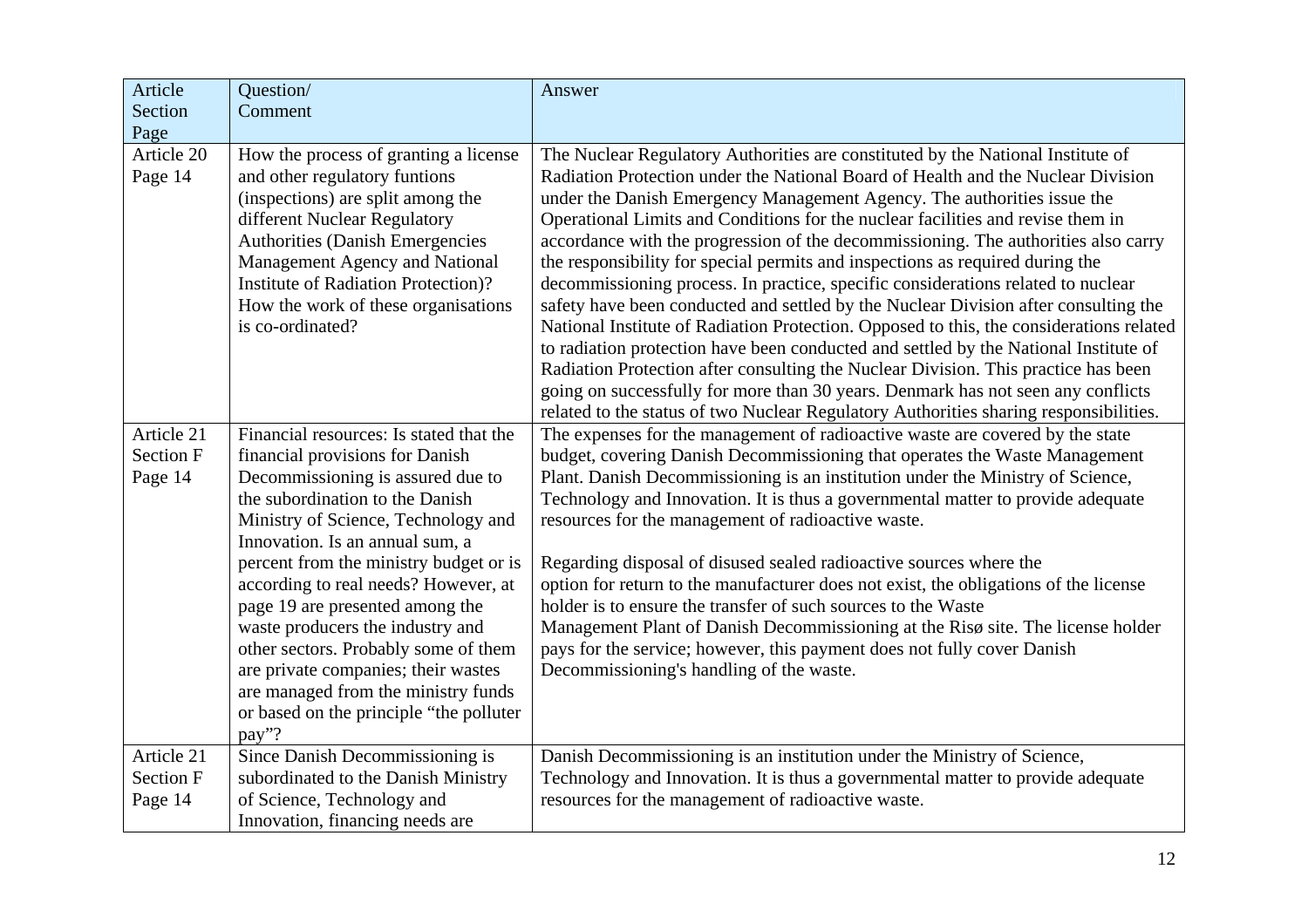| Article          | Question/                                                                  | Answer                                                                                                                                                                   |
|------------------|----------------------------------------------------------------------------|--------------------------------------------------------------------------------------------------------------------------------------------------------------------------|
| Section          | Comment                                                                    |                                                                                                                                                                          |
| Page             |                                                                            |                                                                                                                                                                          |
|                  | covered, as it is indicated in the<br>Report.                              | Danish Decommissioning's expenses for the management of radioactive waste are<br>covered by the annual state budget, which is approved by the Parliament.                |
|                  | Could Denmark provide more details                                         |                                                                                                                                                                          |
|                  | about the Danish Decommissioning<br>dependence from this Ministry?         | Handling of waste coming from external parties (universities, industry etc.) is partly<br>paid by these parties.                                                         |
|                  | Could Denmark explain how                                                  |                                                                                                                                                                          |
|                  | financing requirements (provisions<br>according to a annual or multiannual | Funding of specific decommissioning or repository projects are granted stepwise by<br>the Parliament.                                                                    |
|                  | programme) and interinstitutional<br>arrangements are set up?              |                                                                                                                                                                          |
| Article 24       | Operational radiation protection: Is                                       | Instructions of contractors are conducted for each new task.                                                                                                             |
| <b>Section F</b> | declared that the contractor level                                         |                                                                                                                                                                          |
| Page 15-16       | instructions are about three hours in                                      |                                                                                                                                                                          |
|                  | total. Per month, at three months, per                                     |                                                                                                                                                                          |
|                  | task or activity?                                                          |                                                                                                                                                                          |
| Article 25       | Could Denmark further explain the                                          | The Emergency Management Agency (DEMA) is a government agency under the                                                                                                  |
| Page 16          | responsibilities of Danish Emergency                                       | Ministry of Defence. According to the Danish Preparedness Act, the principal task                                                                                        |
|                  | <b>Management Agency?</b>                                                  | of the Emergency Management Agency is to manage the National Rescue                                                                                                      |
|                  |                                                                            | Preparedness Corps, to supervise the national and municipal rescue preparedness and                                                                                      |
|                  | Could you provide information about                                        | to advice the authorities on matters of preparedness.                                                                                                                    |
|                  | the relationship between this Agency                                       |                                                                                                                                                                          |
|                  | and Danish Decommissioning?                                                | The Danish Emergency Management Agency is also in charge of the national<br>nuclear emergency preparedness and response, in collaboration with other national            |
|                  | Are there plans to carry out                                               | authorities.                                                                                                                                                             |
|                  | emergency drills?                                                          |                                                                                                                                                                          |
|                  |                                                                            | Danish Decommissioning is an institution under the Ministry of Science,                                                                                                  |
|                  | If these emergency drills have already                                     | Technology and Innovation and is responsible for the decommissioning of the                                                                                              |
|                  | taken place, could Denmark                                                 | nuclear facilities formerly attached to Risø DTU - National Laboratory for                                                                                               |
|                  | summarize some of the lessons learnt                                       | Sustainable Energy. The Danish Emergency Management Agency and The National                                                                                              |
|                  | which could be useful for other<br>countries?                              | Institute for Radiation Protection are in conjunction the Danish Nuclear Regulatory<br>Authorities, responsible for the regulatory control of Danish Decommissioning, as |
|                  |                                                                            | well as emergency preparedness on the national level.                                                                                                                    |
|                  |                                                                            |                                                                                                                                                                          |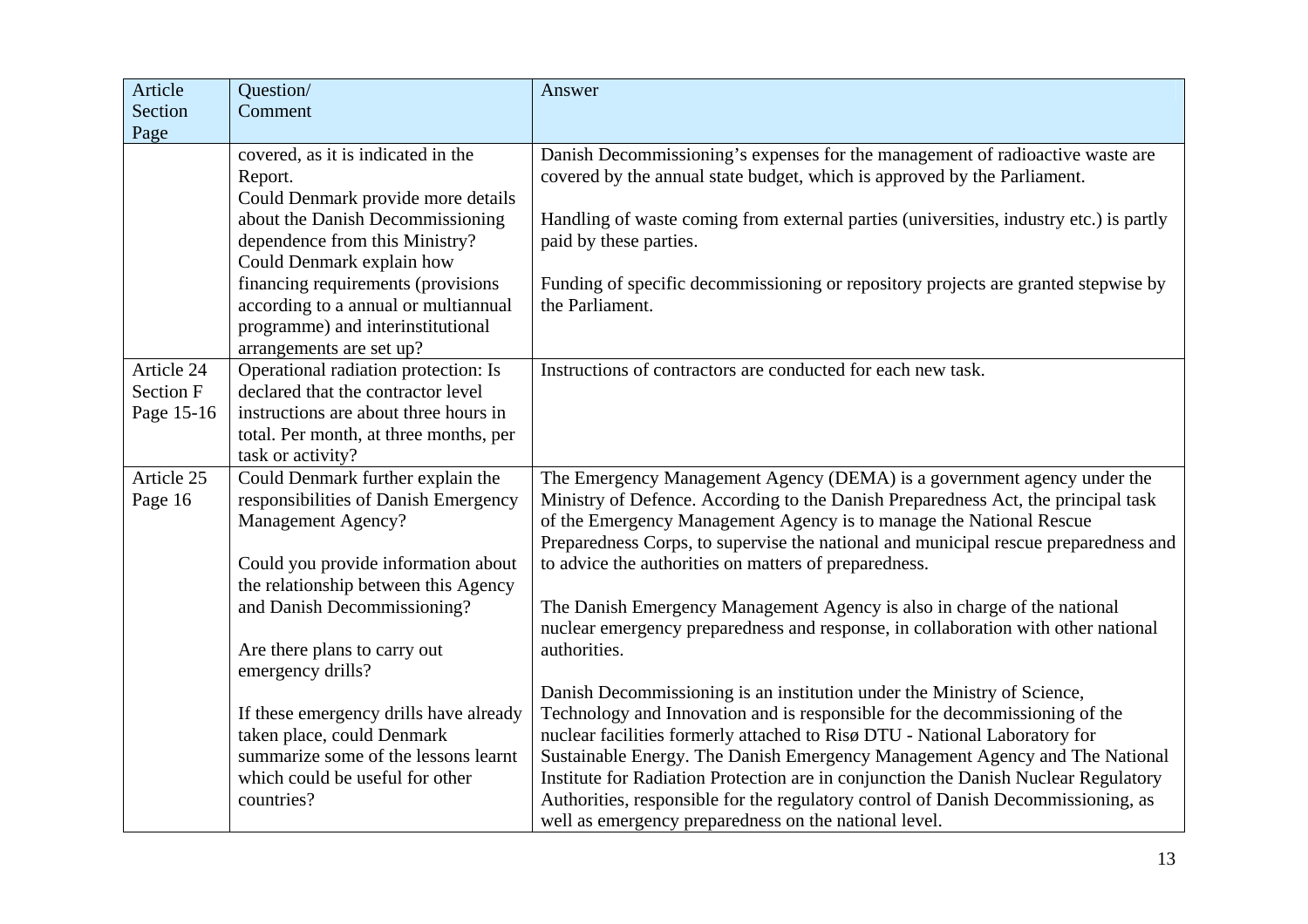| Article                            | Question/                                                                                                                                                                                                              | Answer                                                                                                                                                                                                                                                                                                                                                                                                                                                                                                                                                                                                                                                                                                                                                                                                            |
|------------------------------------|------------------------------------------------------------------------------------------------------------------------------------------------------------------------------------------------------------------------|-------------------------------------------------------------------------------------------------------------------------------------------------------------------------------------------------------------------------------------------------------------------------------------------------------------------------------------------------------------------------------------------------------------------------------------------------------------------------------------------------------------------------------------------------------------------------------------------------------------------------------------------------------------------------------------------------------------------------------------------------------------------------------------------------------------------|
| Section                            | Comment                                                                                                                                                                                                                |                                                                                                                                                                                                                                                                                                                                                                                                                                                                                                                                                                                                                                                                                                                                                                                                                   |
| Page                               |                                                                                                                                                                                                                        |                                                                                                                                                                                                                                                                                                                                                                                                                                                                                                                                                                                                                                                                                                                                                                                                                   |
|                                    |                                                                                                                                                                                                                        | The general plan calls for one or two command post exercises every year, involving<br>the other authorities participating in the nuclear preparedness, when possible in<br>connection with international exercises or national exercises in neighbouring states.<br>In addition the plan calls for measurement training exercises by the persons<br>appointed to carry out measurements in case of an emergency,. The relevant national<br>authorities also participate, to the extent possible, in exercises held by nuclear<br>emergency authorities in neighbouring countries as observers/players. This is a very<br>efficient way to gain knowledge for organizing and handling emergencies.<br>Furthermore exercises provide valuable ideas for improvement and for cooperation<br>during real emergencies. |
|                                    |                                                                                                                                                                                                                        | Emergency drills are conducted regularly. Denmark has some general experiences<br>that probably are common to all states:<br>- It is absolutely essential that all authorities planned to participate in the emergency<br>preparedness organisation during real emergencies also participate in exercises.<br>- It is very useful to participate in exercises held by neighbouring states, as well as<br>having joint exercises with neighbouring states having nuclear installations.                                                                                                                                                                                                                                                                                                                            |
| Article 26                         | Q1. What are the qualifications of<br>staff?<br>Q2. What are the details of financial<br>resources?<br>Q3. What are the details regarding<br>emergency preparedness?<br>Q4. What are the details on record<br>keeping? | On January 29, 2009 the Danish Parliament unanimously supported the "Basis for<br>Decision" for establishing a Danish final repository for low and intermediate waste.<br>As stated in the National Report the "Basis for Decision" establishes 4 principles<br>that shall apply for all work related to construction and operation of the Danish final<br>repository. No specific requirements on qualifications of staff, emergency<br>preparedness and record keeping have been established at this early stage of the<br>process. Adequate financial resources are a governmental matter and will be assured<br>step by step by the Government after approval in the Parliament during the process<br>leading to the final repository.                                                                        |
| Article 27<br>Section I<br>Page 24 | The national reports indicates that<br>Denmark expects to implement EU<br>directive on the supervision and<br>control of shipments of radioactive<br>waste and spent fuel by 25 December                               | Order no. 1175 of 5 December 2008 on International Transfer of Radioactive Waste<br>and Spent Fuel issued by the National Board of Health came into force 25 December<br>2008 and replaces Order no. 969 of 13 December 1993 on International Transfer of<br>Radioactive Waste.                                                                                                                                                                                                                                                                                                                                                                                                                                                                                                                                   |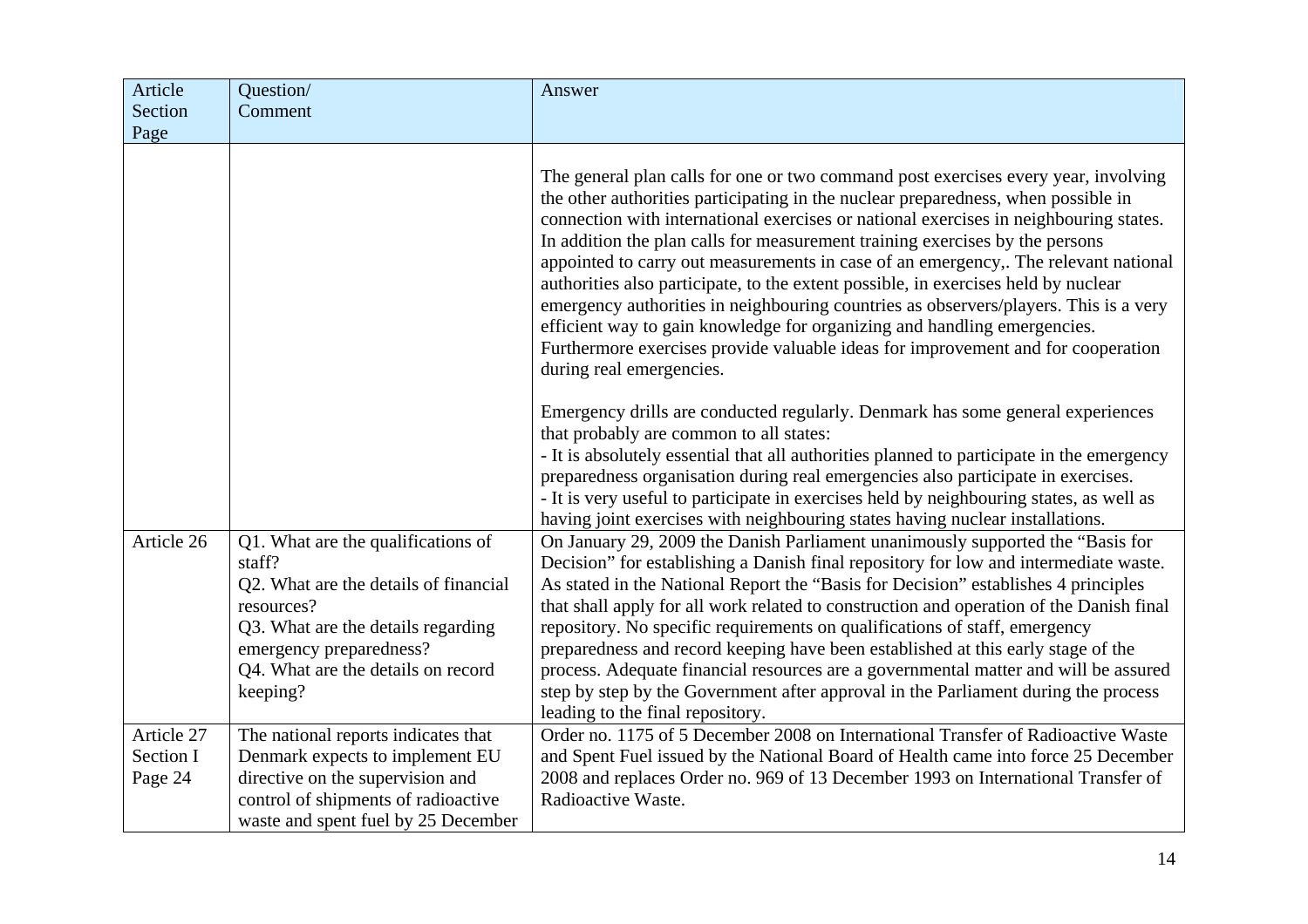| Article    | Question/                              | Answer                                                                                |
|------------|----------------------------------------|---------------------------------------------------------------------------------------|
| Section    | Comment                                |                                                                                       |
| Page       |                                        |                                                                                       |
|            | 2008. Has this been implemented and    | Order no. 1175/2008 ensures compliance with Article 27 of the Convention covering     |
|            | how does this implementation impact    | provisions for transboundary movement of radioactive waste and spent fuel.            |
|            | Denmark's compliance with the          |                                                                                       |
|            | provisions of the joint Convention?    |                                                                                       |
| Article 28 | The report stated that re entry for    | Denmark has over the years exported a small number of devices mounted with            |
| Section J  | storage of disused sources originally  | radioactive sources. The devices were produced in Denmark and mounted with            |
| Page 24    | produced in Denmark will be            | sealed sources produced abroad. Denmark has until now never received any request      |
|            | considered on a case by case basis.    | for re-entry of these devises. Due to the small number of devices no general criteria |
|            | What criteria are used to guide        | for accepting or rejecting a request has formally been made.                          |
|            | decision making in accepting or        |                                                                                       |
|            | rejecting requests for re entry and    |                                                                                       |
|            | return of sealed sources to Denmark?   |                                                                                       |
| Article 28 | Where are disposed the sealed          | Spent sealed sources are stored at the Waste Management Plant of Danish               |
| Section J  | radioactive sources and what are the   | Decommissioning.                                                                      |
| Page 24    | technologies used for conditioning     |                                                                                       |
|            | them?                                  | The sources with low activity are placed in designated drums – sorted with respect to |
|            |                                        | decay time.                                                                           |
|            |                                        | Larger sources are kept at the "Centralvejslageret" storage facility in the original  |
|            |                                        | container (no conditioning) until the concept and acceptance-criteria for a final     |
|            |                                        | repository are established.                                                           |
| Article 28 | The report describes a preventive      | Denmark is planning to initiate a survey during the summer of 2009. As in 2007 the    |
| Section J  | survey conducted on 7 scrap yards for  | survey will be conducted in cooperation between the National Institute of Radiation   |
| Page 24    | radioactive sources. What plans does   | Protection, the National Board of Health and the Nuclear Division, Danish             |
|            | Denmark have to continue to monitor    | <b>Emergency Management Agency.</b>                                                   |
|            | these and other scrap yards for        |                                                                                       |
|            | radioactive sources?                   |                                                                                       |
| Article 28 | Can you clarify what financial         | The requirement of Article 10 in EU Council Directive 2003/122/Euratom of 22          |
| Section J  | security mechanism for the high        | December 2003 on the control of high-activity sealed sources and orphan sources       |
| Page 24    | activity sealed sources is proposed or | regarding financial security for high activity sealed sources is implemented by       |
|            | has been implemented?                  | Denmark by an official note on financial provisions to the Finance Act approved by    |
|            |                                        | the Parliament.                                                                       |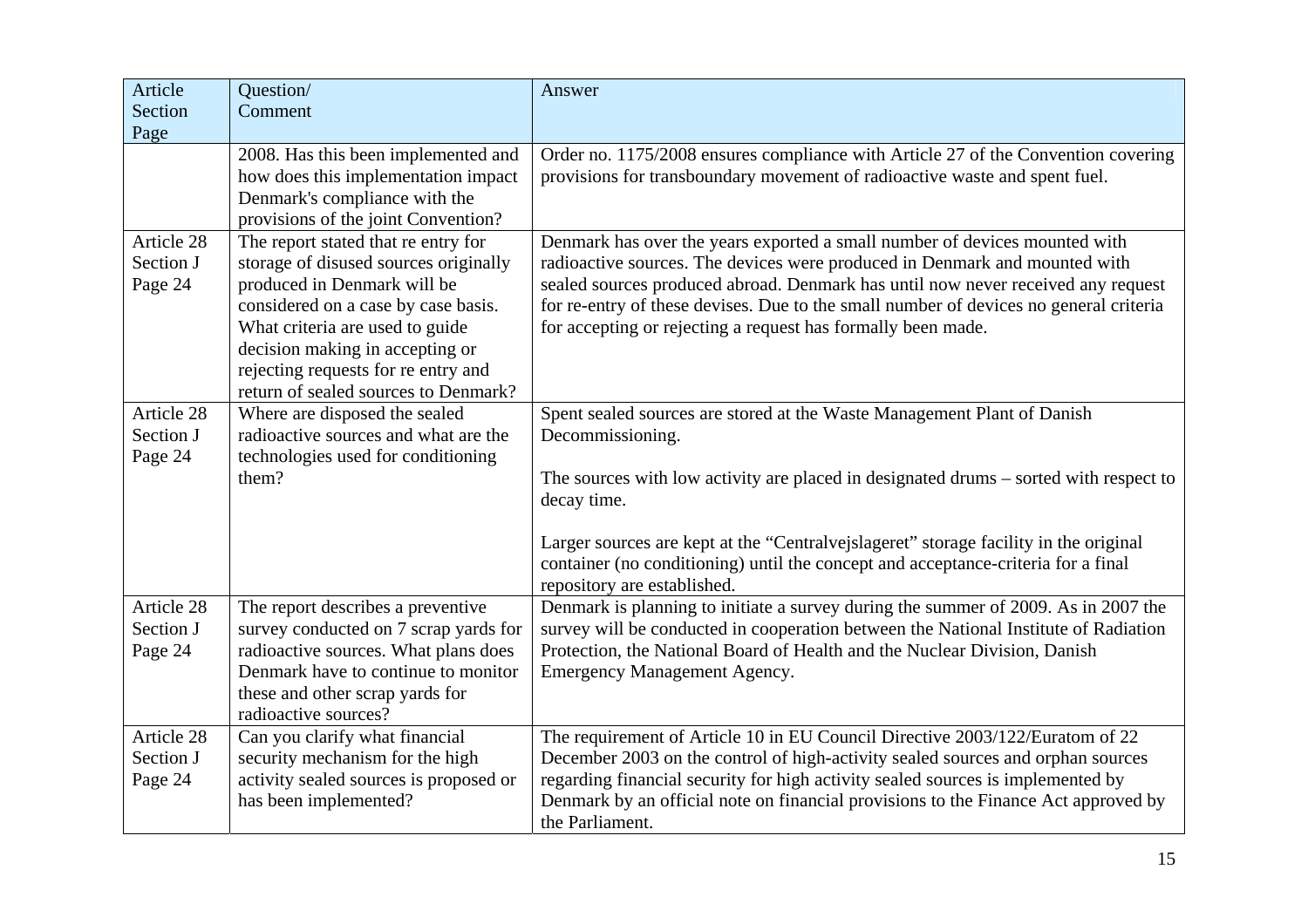| Article    | Question/                                                                                                                                                                                                                                                                                                        | Answer                                                                                                                                                                                                                                                                                                                                                                                                                                                                                                                                                                                                                                                                                                         |
|------------|------------------------------------------------------------------------------------------------------------------------------------------------------------------------------------------------------------------------------------------------------------------------------------------------------------------|----------------------------------------------------------------------------------------------------------------------------------------------------------------------------------------------------------------------------------------------------------------------------------------------------------------------------------------------------------------------------------------------------------------------------------------------------------------------------------------------------------------------------------------------------------------------------------------------------------------------------------------------------------------------------------------------------------------|
| Section    | Comment                                                                                                                                                                                                                                                                                                          |                                                                                                                                                                                                                                                                                                                                                                                                                                                                                                                                                                                                                                                                                                                |
| Page       |                                                                                                                                                                                                                                                                                                                  |                                                                                                                                                                                                                                                                                                                                                                                                                                                                                                                                                                                                                                                                                                                |
|            |                                                                                                                                                                                                                                                                                                                  | Finance Act, No.3. ad 11.11.40. (Unauthorized translation):<br>"The Minister of Health and Prevention is authorized in all cases of accidents<br>involving radioactive material to cover all the costs of intervention, including all<br>costs of providing assistance to other countries pursuant to the Convention on<br>Assistance in the event of a nuclear accident or radiological emergency. In addition<br>the Minister is authorised to cover all costs if uncontrolled radioactive sources are<br>identified (see especially EU Directive 2003/122/EURATOM) and to cover all the<br>cost to secure such sources."                                                                                    |
| Article 28 | What is national policy for<br>management of disused sealed<br>sources to ensure their safety and<br>security and in a manner that does not<br>impose an undue on future<br>generations?<br>What options exist or are planned for<br>disposal of orphan and other disused<br>sealed radioactive sources where an | The policy and practice for radioactive waste management has so far been to collect<br>and store all Danish radioactive waste under safe and secure conditions at the Waste<br>Management Plant at the Risø site. The Danish Parliament unanimously supported<br>on January 29, 2009 the "Basis for Decision" for establishing the Danish final<br>repository for low and intermediate waste. As stated in the National Report the<br>"Basis for Decision" establishes 4 principles based on recommendations from the<br>IAEA ("IAEA, 1995. Safety Series no. 111-F. The Principles of Radioactive Waste<br>Management), that shall apply for all work related to establishing the Danish final<br>repository: |
|            | option for return to the manufacturer<br>does not exist - including legacy<br>radium sources?                                                                                                                                                                                                                    | 1. Protection of humans and the environment<br>Radioactive waste shall be managed in such a way as to secure an acceptable level of<br>protection for humans and the environment.                                                                                                                                                                                                                                                                                                                                                                                                                                                                                                                              |
|            |                                                                                                                                                                                                                                                                                                                  | 2. Protection beyond national borders<br>Radioactive waste shall be managed in such a way as to assure that possible effects<br>on human health and the environment beyond national borders will be taken into<br>account.                                                                                                                                                                                                                                                                                                                                                                                                                                                                                     |
|            |                                                                                                                                                                                                                                                                                                                  | 3. Protection of future generations<br>Radioactive waste shall be managed in such a way that predicted impacts on the<br>health of future generations will not be greater than relevant levels of impact that are<br>acceptable today. Likewise, radioactive waste shall be managed in a way that it will                                                                                                                                                                                                                                                                                                                                                                                                      |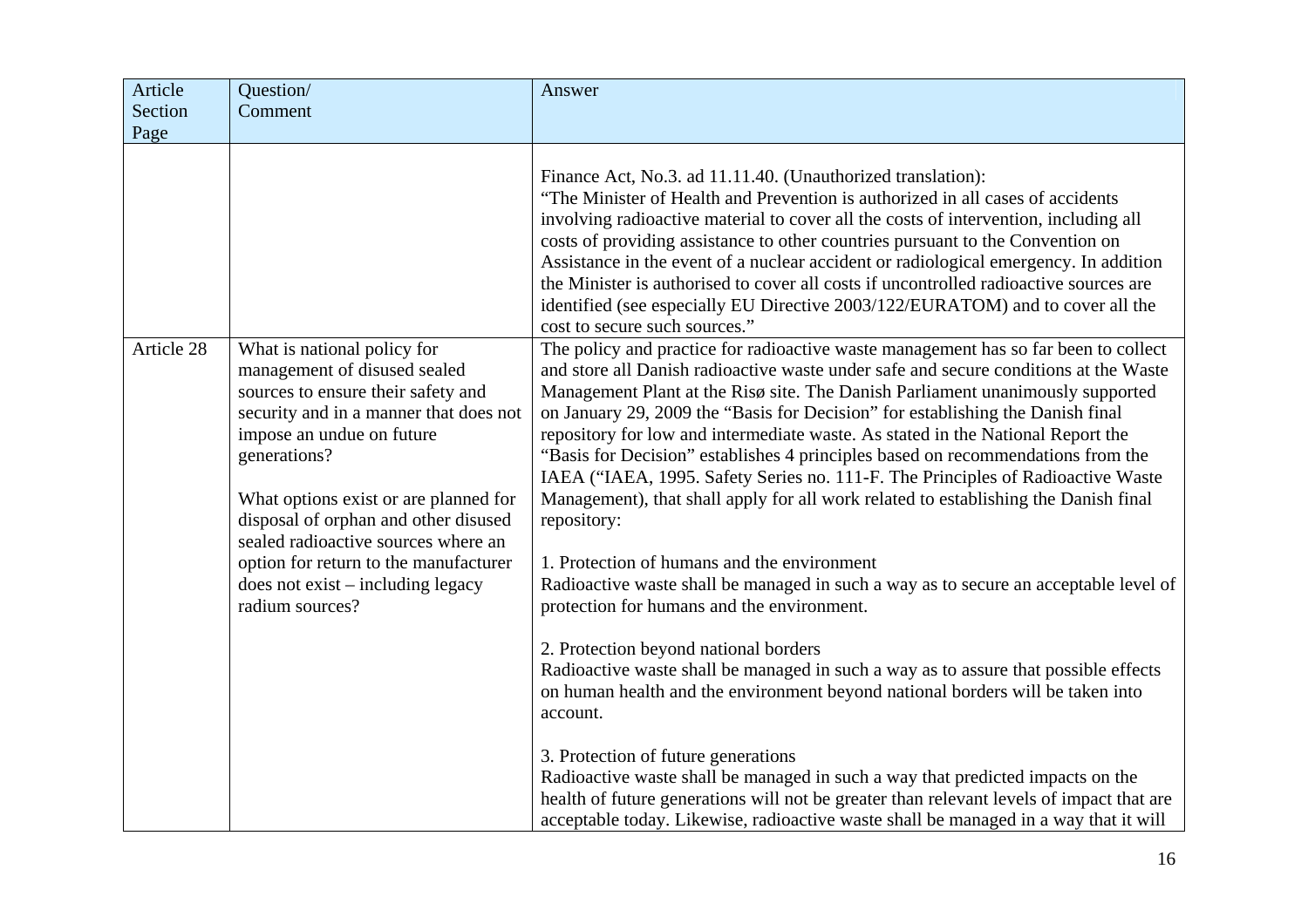| Article                            | Question/                                                                                                                                                                                             | Answer                                                                                                                                                                                                                                                                                                                                                                                                                                                                                                                                                                                                    |
|------------------------------------|-------------------------------------------------------------------------------------------------------------------------------------------------------------------------------------------------------|-----------------------------------------------------------------------------------------------------------------------------------------------------------------------------------------------------------------------------------------------------------------------------------------------------------------------------------------------------------------------------------------------------------------------------------------------------------------------------------------------------------------------------------------------------------------------------------------------------------|
| Section                            | Comment                                                                                                                                                                                               |                                                                                                                                                                                                                                                                                                                                                                                                                                                                                                                                                                                                           |
| Page                               |                                                                                                                                                                                                       |                                                                                                                                                                                                                                                                                                                                                                                                                                                                                                                                                                                                           |
|                                    |                                                                                                                                                                                                       | not impose undue burdens on future generations.                                                                                                                                                                                                                                                                                                                                                                                                                                                                                                                                                           |
|                                    |                                                                                                                                                                                                       | Consideration for future generations is of fundamental importance in the<br>management of radioactive waste. This principle is derived from an ethical concern<br>for the health and environment of future generations, as well as a principle that the<br>generations that receive the benefits of a practice should bear the responsibility to<br>manage the resulting waste.                                                                                                                                                                                                                           |
|                                    |                                                                                                                                                                                                       | 4. The legal framework<br>Radioactive waste shall be managed within an appropriate national legal framework<br>including clear allocation of responsibilities and provisions for independent<br>regulatory functions.                                                                                                                                                                                                                                                                                                                                                                                     |
|                                    |                                                                                                                                                                                                       | Regarding disposal of disused sealed radioactive sources where the<br>option for return to the manufacturer does not exist, the obligations of the license<br>holder is to ensure the transfer of such sources to the Waste<br>Management Plant of Danish Decommissioning at the Risø site. The license holder<br>pays for the service; however, this payment does not fully cover Danish<br>Decommissioning's handling of the waste.                                                                                                                                                                     |
|                                    |                                                                                                                                                                                                       | Regarding orphan sources the Ministry of Health and Prevention is authorised to<br>cover all costs associated with the retrieval and securing of such sources.                                                                                                                                                                                                                                                                                                                                                                                                                                            |
| Article 28<br>Section J<br>Page 24 | How do the provisions of Order no.<br>985 of 11 July 2007 and Order no.<br>154 of 6. March 1990 ensure that<br>disused sources are handled in a safe<br>manner?<br>Is there any requirement to return | According to § 7 and § 16 in Order no. 985 of 11 July 2007 each disused source<br>shall immediately be returned to the supplier or to a recognised installation<br>authorised by the National Institute of Radiation Protection for storage and/or<br>disposal. For sealed sources categorized in security group A (IAEA), § 13 states that<br>before an agreement on transfer can be authorized by the National Institute of<br>Radiation Protection there has to be a binding agreement between the license holder<br>and the supplier securing return of the source to the supplier, when it becomes a |
|                                    | sources to the supplier?<br>Are users required to store disused                                                                                                                                       | disused source.<br>Concerning smoke detectors with radioactive sources it is stated in § 32 in Order no.                                                                                                                                                                                                                                                                                                                                                                                                                                                                                                  |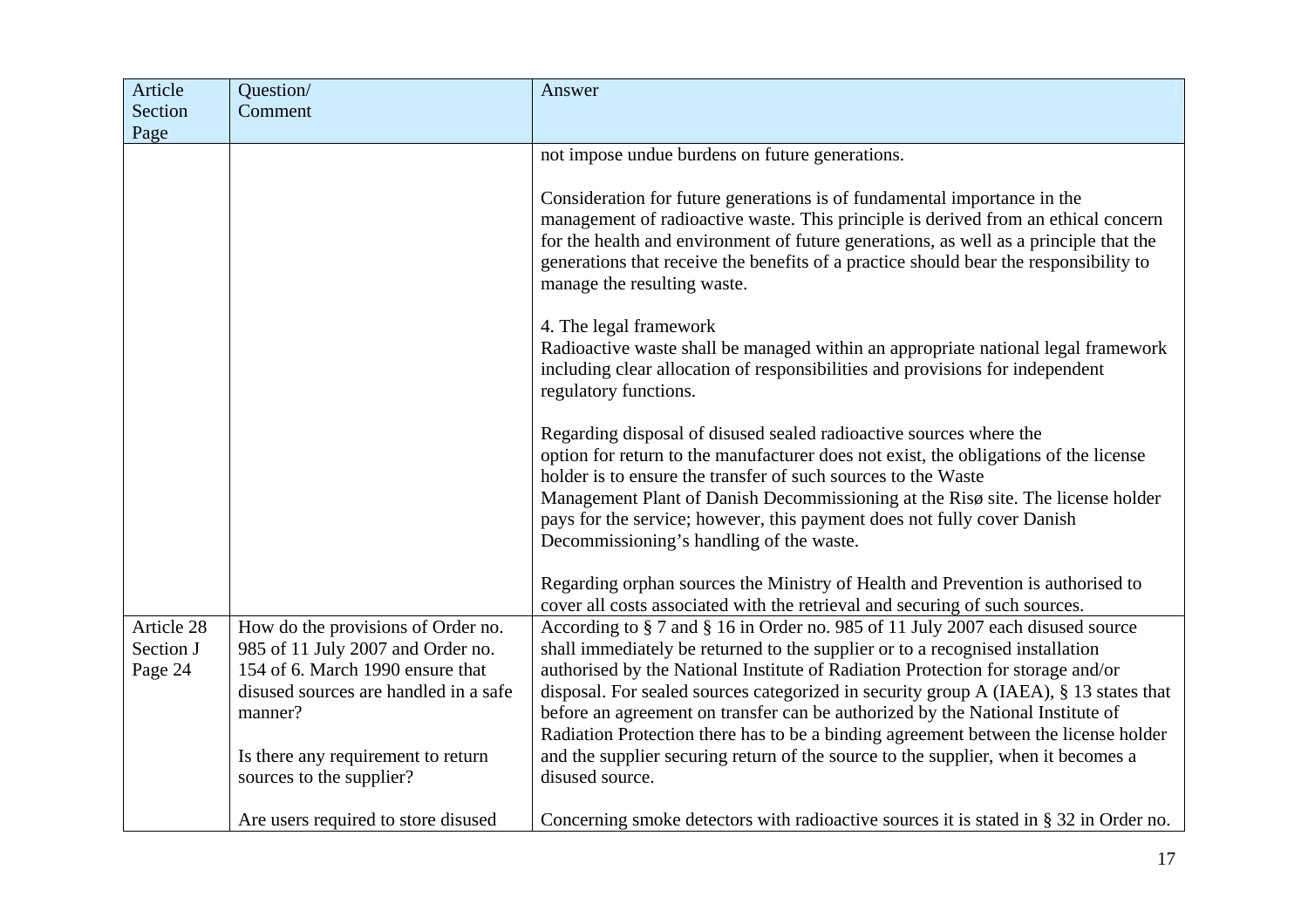| Article                        | Question/                                                                                                                                        | Answer                                                                                                                                                                                                                                                                                                                                                                                                |
|--------------------------------|--------------------------------------------------------------------------------------------------------------------------------------------------|-------------------------------------------------------------------------------------------------------------------------------------------------------------------------------------------------------------------------------------------------------------------------------------------------------------------------------------------------------------------------------------------------------|
| Section                        | Comment                                                                                                                                          |                                                                                                                                                                                                                                                                                                                                                                                                       |
| Page                           |                                                                                                                                                  |                                                                                                                                                                                                                                                                                                                                                                                                       |
|                                | sources under particular conditions or<br>are they stored by the Authority?                                                                      | 154 of 6 March 1990 that disused smoke detectors shall be returned to the supplier<br>or transferred to the Waste Management Plant of Danish Decommissioning at the<br>Risø site.                                                                                                                                                                                                                     |
|                                | Is there a register of disused sources<br>in storage?                                                                                            | Disused sources are not stored by the regulatory authority.                                                                                                                                                                                                                                                                                                                                           |
|                                | How many disused sources are in<br>storage?<br>Are there any fixed radiation                                                                     | The disused sources stored by Danish Decommissioning are registered in the Waste<br>Documentation System (WDS). The WDS is an electronic system based on bar-code<br>registration and is particularly designed for the waste-flow at Danish<br>Decommissioning. The WDS comprise decommissioning waste as well as<br>conventional radioactive waste such as disused sources. Small sources like smoke |
|                                | monitors at the gates of scrap metal<br>facilities to detect any radioactive<br>material being brought in?                                       | detectors are registered in bulk by weight, whereas larger disused sources are<br>registered singly.                                                                                                                                                                                                                                                                                                  |
|                                |                                                                                                                                                  | Several scrap metal facilities have fixed radiation monitors to detect radioactive<br>material being brought in. The National Institute of Radiation Protection<br>recommends scrap and reuse metal facilities to ensure that contracts are in place with<br>the supplier including binding requirements on the supplier to ensure transfer of non-<br>radioactive material.                          |
| Article 32<br>Page 9 and<br>12 | The Report indicates that DR3 will be<br>decommissioned to "green field". To<br>this end, a comprehensive<br>decommissioning plan for the entire | The total volume of waste resulting from the decommissioning of the nuclear<br>facilities at the Risø site is estimated to be nearly 2000 cubic meters divided in four<br>major parts:                                                                                                                                                                                                                |
|                                | DR3 is still in preparation.                                                                                                                     | Graphite: 39 cubic meters                                                                                                                                                                                                                                                                                                                                                                             |
|                                | Could Denmark indicate what are the                                                                                                              | Aluminium: 75 cubic meters                                                                                                                                                                                                                                                                                                                                                                            |
|                                | expected volumes of waste to be                                                                                                                  | Steel: 732 cubic meters                                                                                                                                                                                                                                                                                                                                                                               |
|                                | managed?                                                                                                                                         | Concrete: 1.129 cubic meters                                                                                                                                                                                                                                                                                                                                                                          |
|                                | Have these volumes been taken into<br>account in the design of the LILW<br>repository mentioned in Section H?                                    | The estimated volumes are based on the conservative assumption that no concrete<br>and steel from the research reactor DR 3 can be released due to levels of<br>contamination in the waste above the prescribed clearance levels.                                                                                                                                                                     |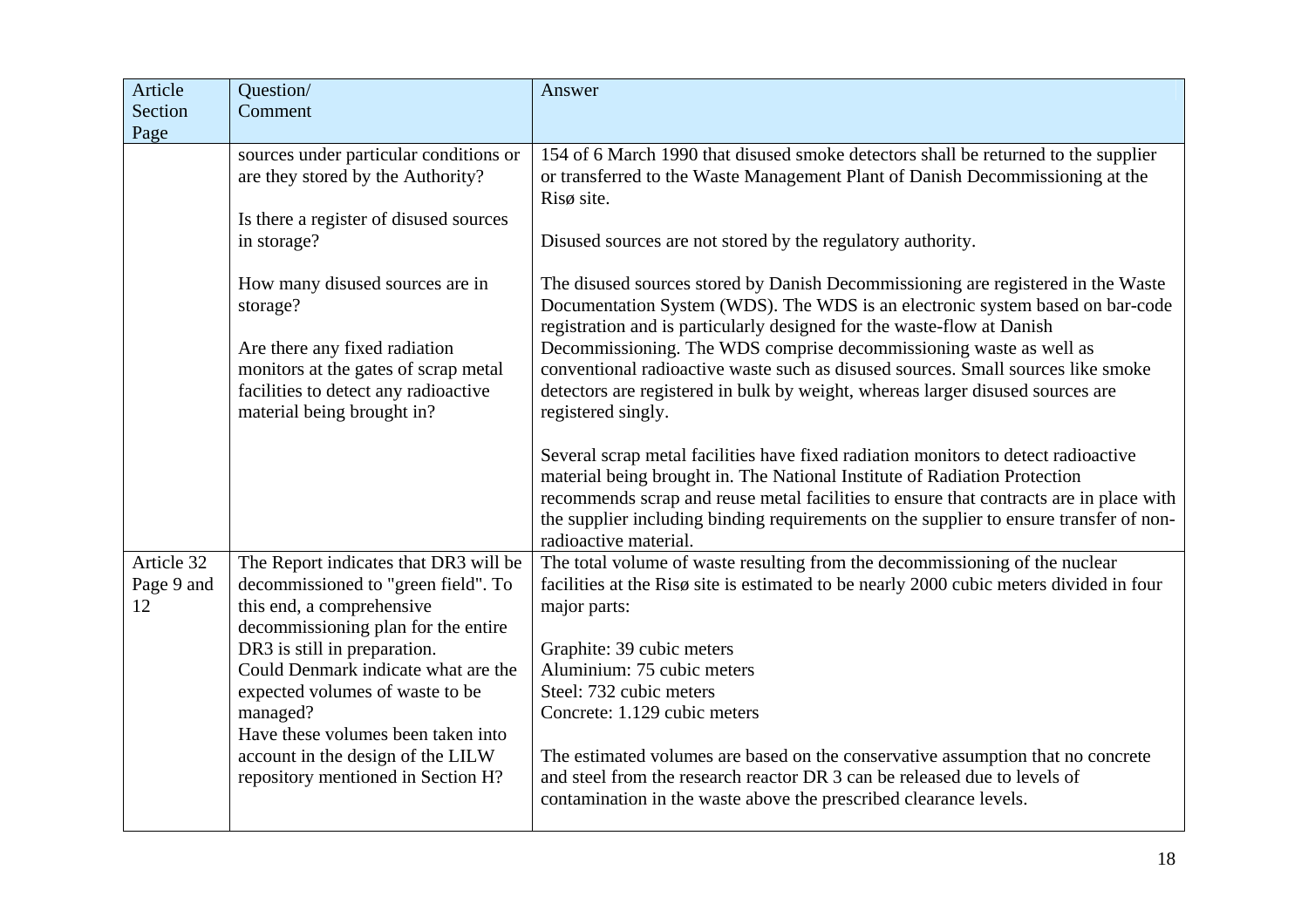| Article                            | Question/                                                                                                                                                                  | Answer                                                                                                                                                                                                                                                                                                                                                                                                    |
|------------------------------------|----------------------------------------------------------------------------------------------------------------------------------------------------------------------------|-----------------------------------------------------------------------------------------------------------------------------------------------------------------------------------------------------------------------------------------------------------------------------------------------------------------------------------------------------------------------------------------------------------|
| Section                            | Comment                                                                                                                                                                    |                                                                                                                                                                                                                                                                                                                                                                                                           |
| Page                               |                                                                                                                                                                            |                                                                                                                                                                                                                                                                                                                                                                                                           |
|                                    |                                                                                                                                                                            | The total volume of waste resulting from the decommissioning process is, as part of<br>the total volume of radioactive waste estimated to be included and deposited in the<br>Danish repository, presented in the "Basis for Decision". Table 6, page 19, the Third<br>National Report.                                                                                                                   |
| Article 32                         | Could Denmark provide some                                                                                                                                                 | "Mellemlageret" is a 735 square meter storage facility for radioactive waste                                                                                                                                                                                                                                                                                                                              |
| Page 6-8                           | information about what kind of<br>storage facility is "Mellemlageret"?                                                                                                     | constructed in the vicinity of the building named Waste Management Plant. The<br>facility comprises two compartments: one which serves as buffer capacity for<br>decommissioning material in line for the waste characterisation procedure, and one,                                                                                                                                                      |
|                                    | Has the new facility for safe and<br>secure storage of radioactive liquids                                                                                                 | which serves as a radioactive waste storage until a final radioactive waste repository<br>has been established. The storage facility is constructed and located with due                                                                                                                                                                                                                                  |
|                                    | already started to operate?                                                                                                                                                | considerations to radiation safety, conventional safety and environmental and fire<br>hazard analyses. The storage facility has been approved by the Nuclear Regulatory                                                                                                                                                                                                                                   |
|                                    | Is it currently storing radioactive<br>liquids?                                                                                                                            | Authorities.                                                                                                                                                                                                                                                                                                                                                                                              |
|                                    | Is the Storage Facility currently<br>storing Radioactive Waste?                                                                                                            | The new facility for safe and secure storage of minor amounts of liquid radioactive<br>waste started to operate in 2008. The facility is dedicated to short time storage of<br>liquid radioactive waste awaiting conditioning. The facility serves as a buffer<br>capacity for liquids in line for conditioning. The liquid waste is conditioned to solid                                                 |
|                                    | If so, is there any reason to not<br>include it in tables 2 and 3?                                                                                                         | state at the Waste Management Plant, either by distillation (inorganic solutions) or<br>by evaporation (organic solutions). The radioactive contents of the liquid waste after<br>conditioning are included in tables 2 and 3 in the National Report.                                                                                                                                                     |
| Article 32<br>Section D<br>Page 10 | According to Section D of the report,<br>the research reactor DR 1 was cleared<br>from the regulatory control in early<br>2006 after clearance measurement for<br>3 month. | A brief account of the final status survey procedure for DR 1, as well as the release<br>criteria in general, is given below. Please find the detailed public report:<br>"Decommissioning of DR $1$ – Final Report", which is approved by the Nuclear<br>Regulatory Authorities, at the web-site of Danish Decommissioning<br>(http://www.dekom.dk/publikationer/Decommissioning_of_DR1_-_Final_Report/). |
|                                    | What are the final status survey<br>procedure (e.g. sampling,<br>measurement methods, etc.) for DR 1,                                                                      | SAMPLING AND MEASUREMENT METHODS                                                                                                                                                                                                                                                                                                                                                                          |
|                                    | and the release criteria for the<br>buildings and the sites                                                                                                                | Tools and other equipment that had not been subject to activation were cleared based<br>on measurements of surface contamination, if all surfaces were accessible for                                                                                                                                                                                                                                     |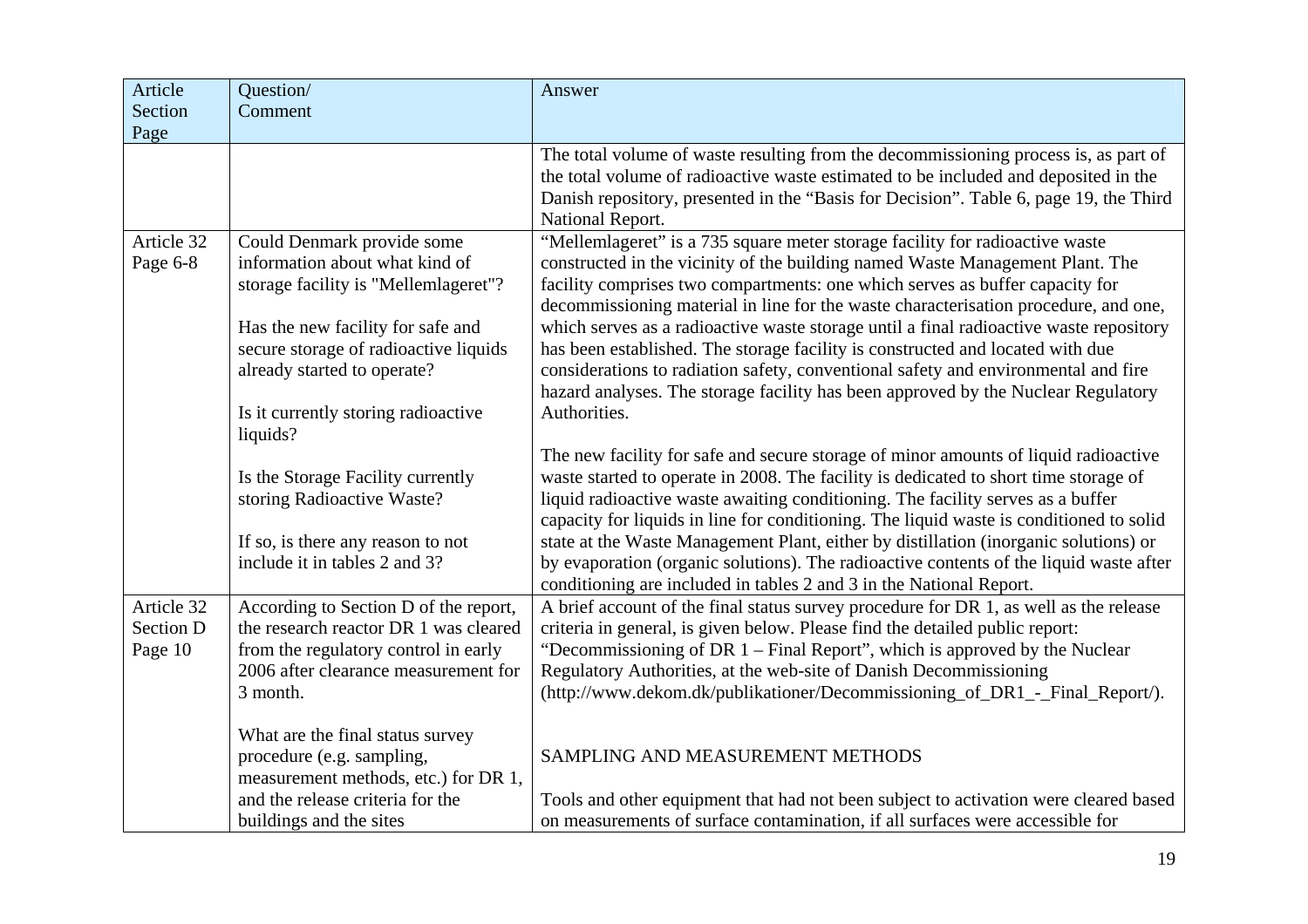| Article | Question/ | Answer                                                                                                                                                                                                                                                                                                                                                                                                                                                                |
|---------|-----------|-----------------------------------------------------------------------------------------------------------------------------------------------------------------------------------------------------------------------------------------------------------------------------------------------------------------------------------------------------------------------------------------------------------------------------------------------------------------------|
| Section | Comment   |                                                                                                                                                                                                                                                                                                                                                                                                                                                                       |
| Page    |           |                                                                                                                                                                                                                                                                                                                                                                                                                                                                       |
|         |           | measurement with a contamination monitor. Items with a geometry not permitting<br>direct measurement of all surfaces were transferred to the Clearance Laboratory for<br>possible clearance on the basis of measurements of volume specific activity.                                                                                                                                                                                                                 |
|         |           | Possibly activated items from which external radiation could be measured on-site,<br>but where a possibility for clearance existed, were transferred to the Clearance<br>Laboratory for possible clearance on the basis of measurements of volume specific<br>activity.                                                                                                                                                                                               |
|         |           | Material from the biological shield was cleared on the basis of measurements on<br>drill-core samples taken, both as part of a characterisation project and during the<br>decommissioning. The biological shield was cut into smaller blocks. Based on the<br>drill-core measurements the thickness of the slabs to cut off from the inside of each<br>block was determined with appropriate safety margin.                                                           |
|         |           | In terms of clearance of the building, all measurements were made with a<br>contamination monitor, a Ge-detector or a NaI-detector using gamma spectrometry.<br>Ge-detectors were used in larger rooms as one or two measurements can measure the<br>surface-contamination in the whole room.                                                                                                                                                                         |
|         |           | <b>CLEARANCE</b>                                                                                                                                                                                                                                                                                                                                                                                                                                                      |
|         |           | For the clearance of materials the Danish nuclear regulatory authorities have<br>prescribed the use of mass specific clearance levels given by the IEAE (IAEA,<br>Safety Guide No. RS-G-1.7, Application of the Concepts of Exclusion, Exemption<br>and Clearance). Averaging over 1000 kg is permitted. However, parts of an item that<br>have identified activity concentrations above the clearance levels must be separated,<br>if this is reasonably achievable. |
|         |           | For clearance of buildings for re-use the Nuclear Regulatory Authorities have<br>prescribed the use of the surface specific clearance levels given by the European<br>Commission (Radiation Protection 113, Recommended radiological protection                                                                                                                                                                                                                       |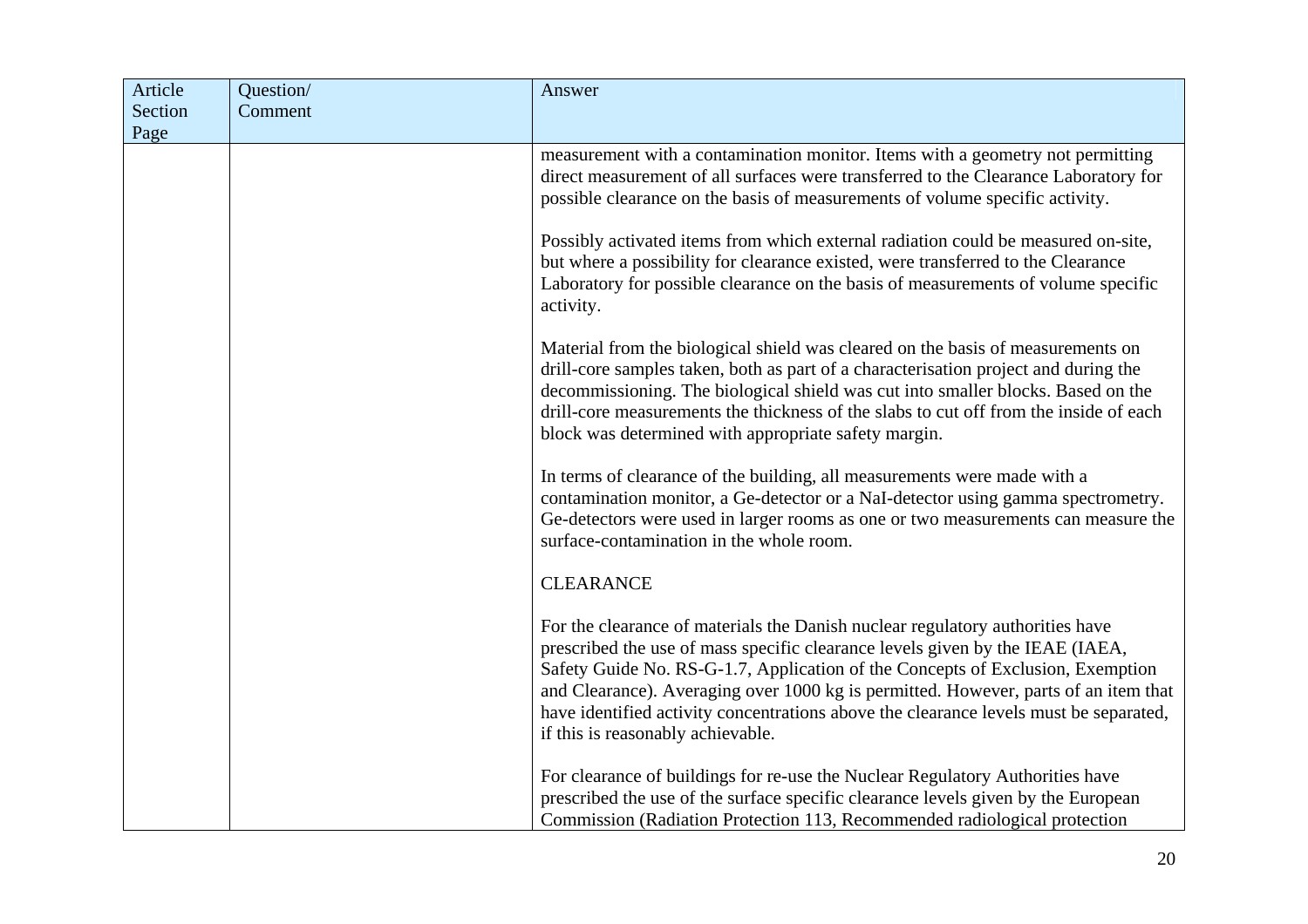| Article                            | Question/                                                                                                                                                                       | Answer                                                                                                                                                                                                                                                                                                                                                                                                                                 |
|------------------------------------|---------------------------------------------------------------------------------------------------------------------------------------------------------------------------------|----------------------------------------------------------------------------------------------------------------------------------------------------------------------------------------------------------------------------------------------------------------------------------------------------------------------------------------------------------------------------------------------------------------------------------------|
| Section                            | Comment                                                                                                                                                                         |                                                                                                                                                                                                                                                                                                                                                                                                                                        |
| Page                               |                                                                                                                                                                                 |                                                                                                                                                                                                                                                                                                                                                                                                                                        |
|                                    |                                                                                                                                                                                 | criteria for the clearance of buildings and building rubble from the dismantling of<br>nuclear installations. The European Commission, 2000). These clearance levels also<br>apply for the disposal, recycling and reuse of items. The surface specific clearance<br>levels must be applied for the total activity on and below the surface divided by the<br>area of the surface. Averaging over 1 square meter is permitted.         |
| Article 32                         | In Table 5 of the report, it is                                                                                                                                                 | The DR 2 reactor is fully decommissioned and during the spring of 2008 the reactor                                                                                                                                                                                                                                                                                                                                                     |
| Section D<br>Page 9                | addressed that the research DR 2's<br>reactor waste fully decommissioned,<br>but the building will be used for<br>storage DR 3 waste.                                           | building was cleaned and an extensive control measurement programme was<br>completed. It has been reclassified to the lowest radiological classification, which<br>means that the building can be refurbished without any radiological restrictions. In<br>the future the building will serve as a handling and storage facility for radioactive<br>waste produced by the remaining decommissioning projects, and it will be regulated |
|                                    | When the DR 2 building is used for<br>waste storage later, will it be<br>regulated as a "reactor under<br>decommissioning" or a "waste storage"<br>facility"?                   | accordingly.                                                                                                                                                                                                                                                                                                                                                                                                                           |
| Article 32<br>Section D<br>Page 10 | This section describes accurately how<br>the DR1 was deommissioned. Could<br>you please provide also information<br>regarding the total costs of the<br>decommissioning of DR1? | The total cost of the decommissioning of DR 1 was 5,4 M DKK or approximately<br>720.000 EUR.                                                                                                                                                                                                                                                                                                                                           |
| Article 32                         | It is mentioned in the report that                                                                                                                                              | The total inventory given below of isotopes in all the six cells in the Hot Cell facility                                                                                                                                                                                                                                                                                                                                              |
| Section C                          | residuals of fuel testing, á emitters                                                                                                                                           | is estimated from smear samples taken in 1990 before the cells were finally sealed:                                                                                                                                                                                                                                                                                                                                                    |
| Page 12                            | and 60-Co pellets are still present in                                                                                                                                          |                                                                                                                                                                                                                                                                                                                                                                                                                                        |
|                                    | the Hot Cells.                                                                                                                                                                  | Co-60: 55GBq                                                                                                                                                                                                                                                                                                                                                                                                                           |
|                                    | Is there any estimation made of the                                                                                                                                             | Cs-137: 1.800GBq                                                                                                                                                                                                                                                                                                                                                                                                                       |
|                                    | radioactive inventory within the Hot                                                                                                                                            | $Sr-90: 1.300GBq$                                                                                                                                                                                                                                                                                                                                                                                                                      |
|                                    | Cell facility?                                                                                                                                                                  | Pu-238: 37GBq                                                                                                                                                                                                                                                                                                                                                                                                                          |
|                                    |                                                                                                                                                                                 | Pu-239: 5,6GBq                                                                                                                                                                                                                                                                                                                                                                                                                         |
|                                    |                                                                                                                                                                                 | Pu-240: 9,3GBq<br>Am-241: 37GBq                                                                                                                                                                                                                                                                                                                                                                                                        |
|                                    |                                                                                                                                                                                 | Am-243: 0,3GBq                                                                                                                                                                                                                                                                                                                                                                                                                         |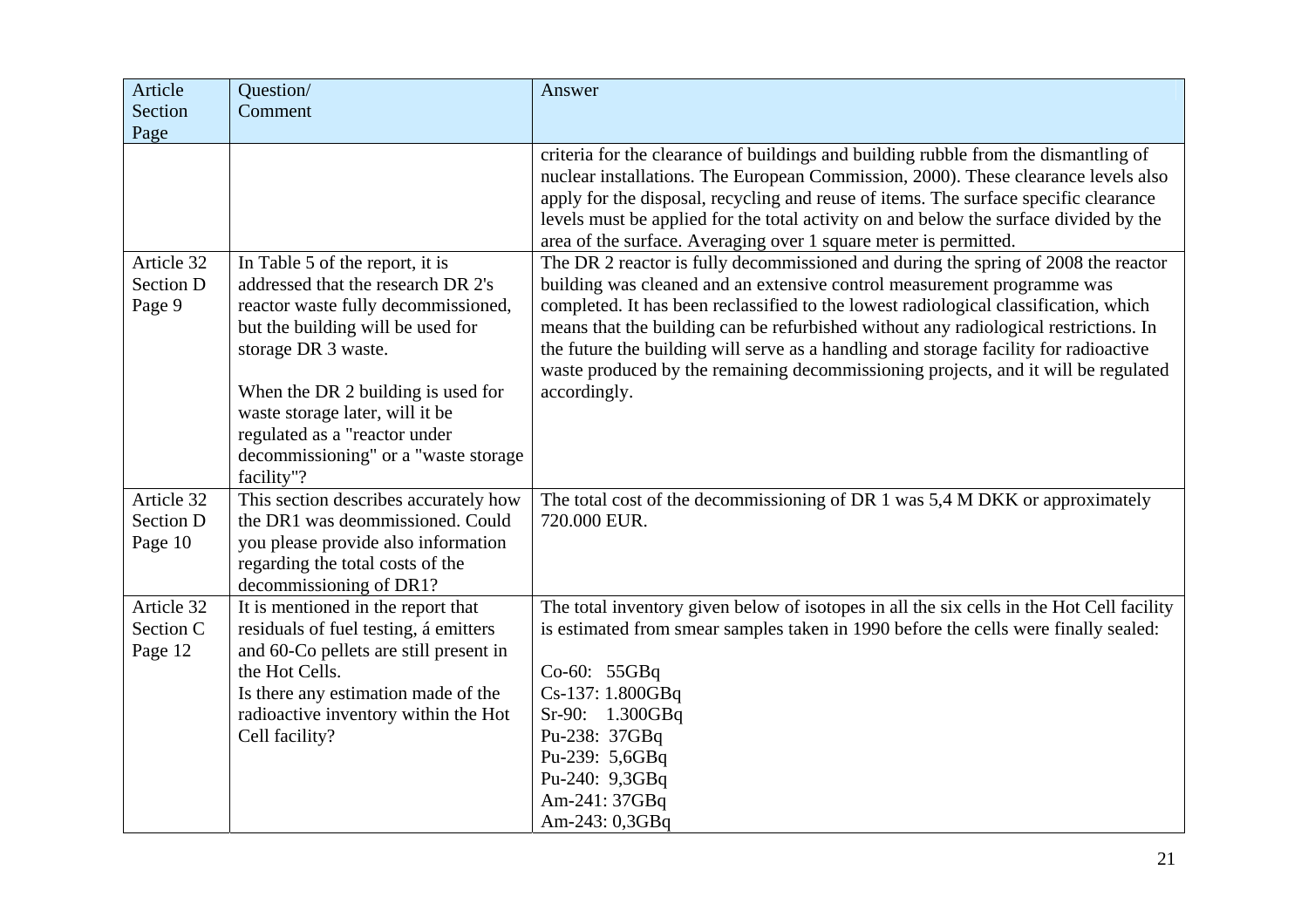| Article    | Question/                               | Answer                                                                                                         |
|------------|-----------------------------------------|----------------------------------------------------------------------------------------------------------------|
| Section    | Comment                                 |                                                                                                                |
| Page       |                                         |                                                                                                                |
|            |                                         | Cm-244: 9,3GBq                                                                                                 |
|            |                                         |                                                                                                                |
|            |                                         | For Cell no. 3 with the highest activities the estimate is:                                                    |
|            |                                         |                                                                                                                |
|            |                                         | Co-60: 21 GBq                                                                                                  |
|            |                                         | Cs-137: 700 GBq                                                                                                |
|            |                                         | Sr-90: 500 GBq                                                                                                 |
|            |                                         | Pu-238 14 GBq                                                                                                  |
|            |                                         | Pu-239 2,1 GBq                                                                                                 |
|            |                                         | Pu-240 3,5 GBq                                                                                                 |
|            |                                         | Am-241 14 GBq                                                                                                  |
|            |                                         | Am-243 0,1 GBq                                                                                                 |
|            |                                         | Cm-244 3,5 GBq                                                                                                 |
|            |                                         |                                                                                                                |
|            |                                         | The reference year for the activities above is 1993 for Co-60, Cs-137 and Sr-90 and<br>2001 for the actinides. |
| Article 32 | According to your report the focus is   | In 1985 the Danish Parliament made the decision that Denmark would not use                                     |
| Page 6     | on decommissioning of research          | nuclear energy. The Danish Government therefore does not consider nuclear option                               |
|            | reactors and construction of LILW       | (commercial NPP) as part of energy mix.                                                                        |
|            | repository. There is no information on  |                                                                                                                |
|            | current national energy policy and      |                                                                                                                |
|            | possible role of nuclear energy in it.  |                                                                                                                |
|            | Does this mean the Government does      |                                                                                                                |
|            | not consider nuclear option             |                                                                                                                |
|            | (commercial NPP) as part of energy      |                                                                                                                |
|            | mix?                                    |                                                                                                                |
| Article 32 | According to the report the start of    | In addition to further radiological characterization and detailed operational planning                         |
| Page 22    | decommissioning process of hot cell     | such as sandblasting of the interior of the cells, the current activities primarily focus                      |
|            | facility was scheduled for late 2008    | on various other planned tasks including: a) separation and sealing of the work areas                          |
|            | based on approved project plan by       | from the remainder of the building complex, b) division of the facility into six                               |
|            | regulatory authority. Can you shortly   | physically separated main work areas, connected only by well defined access points,                            |
|            | describe the current activities on this | and finally c) construction of a single external access point (and handling area)                              |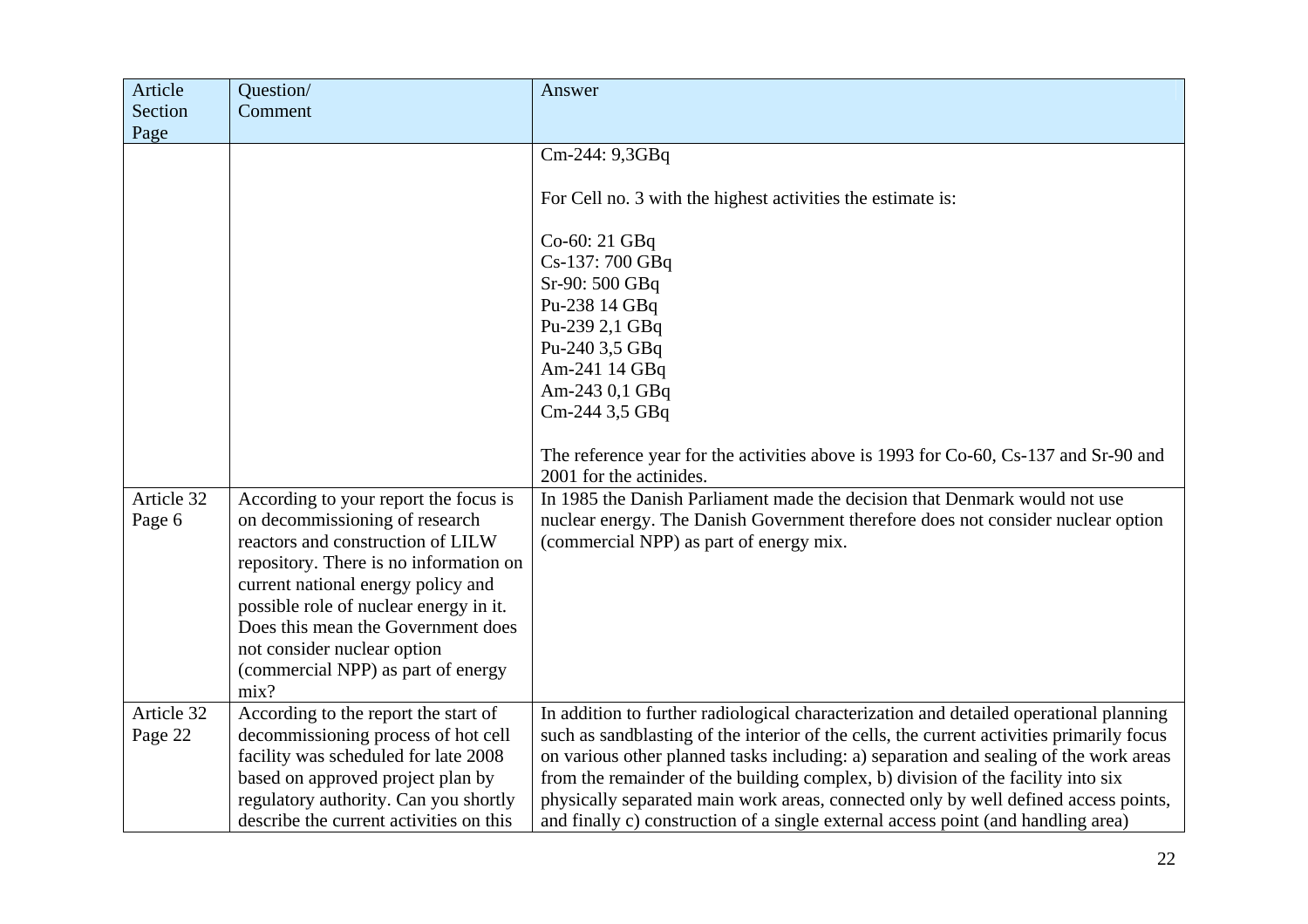| Article    | Question/                                                                                                                                                                                                                                     | Answer                                                                                                                                                                                                                                                                                                                                                                                                                                                                                                                                                                                                                                                                                                                                                                                                                                                        |
|------------|-----------------------------------------------------------------------------------------------------------------------------------------------------------------------------------------------------------------------------------------------|---------------------------------------------------------------------------------------------------------------------------------------------------------------------------------------------------------------------------------------------------------------------------------------------------------------------------------------------------------------------------------------------------------------------------------------------------------------------------------------------------------------------------------------------------------------------------------------------------------------------------------------------------------------------------------------------------------------------------------------------------------------------------------------------------------------------------------------------------------------|
| Section    | Comment                                                                                                                                                                                                                                       |                                                                                                                                                                                                                                                                                                                                                                                                                                                                                                                                                                                                                                                                                                                                                                                                                                                               |
| Page       |                                                                                                                                                                                                                                               |                                                                                                                                                                                                                                                                                                                                                                                                                                                                                                                                                                                                                                                                                                                                                                                                                                                               |
|            | project and steps done on site so far?                                                                                                                                                                                                        | providing access to all the other classified areas in the facility. The access point will<br>constitute an airlock for the entire facility and all entry of personnel will be via this<br>point.                                                                                                                                                                                                                                                                                                                                                                                                                                                                                                                                                                                                                                                              |
|            |                                                                                                                                                                                                                                               | Construction of a new ventilation system for the sealed facility has been initiated.<br>The ventilation system is designed to prevent contamination of the surroundings by<br>establishing and maintaining a lower air pressure in the entire work area compared to<br>the surroundings. It will furthermore prevent transfer of contamination from work<br>areas with a higher level of contamination to work areas with a lower level of<br>contamination by ensuring that the lowest pressure is maintained in the work area<br>with the highest level of contamination. The pressure gradient throughout the entire<br>facility is to be kept as high as possible and will be maintained during the total<br>decommissioning period. The exhaust air will be filtered by means of a HEPA-filter<br>and monitored for its content of radioactive material. |
| Article 32 | From the President's Report of the                                                                                                                                                                                                            | As stated in section A, (Introduction) in the National Report, and as described in the                                                                                                                                                                                                                                                                                                                                                                                                                                                                                                                                                                                                                                                                                                                                                                        |
|            | Second Review Meeting, the<br>Contracting Parties agreed to make<br>efforts to produce more focused but<br>still self standing national reports.                                                                                              | Guidelines regarding the Form and Structure of National Reports, (INFCIRC/604<br>rev. 1, 19 July 2006): Duplication within the reporting, including duplication from<br>former reports, should be avoided.                                                                                                                                                                                                                                                                                                                                                                                                                                                                                                                                                                                                                                                    |
|            | Denmark's report includes multiple<br>references to their second report when<br>information has not changed, such<br>that it is not stand alone. Denmark<br>has provided additional information                                               | At the same time it is stated that the report should be a stand-alone report.<br>Consequently, Denmark has in this report decided to focus on what is considered<br>highlights and new developments since the National Report from the Second Review<br>Meeting.                                                                                                                                                                                                                                                                                                                                                                                                                                                                                                                                                                                              |
|            | on areas highlighted in the<br>rapporteur's report. We suggest that<br>for the next review cycle, Denmark<br>not rely on citations to earlier reports,<br>because these reports will be<br>increasingly more difficult to obtain<br>and read. | However, the present situation has, if considered necessary from a stand-alone report<br>point of view, been stated briefly under each paragraph, even if there has not been<br>any development since the last meeting. For the reader who wishes a more detailed<br>description of the Danish practices and understanding of the development before<br>2006, the former reports as well as the questions and answers can be found via the<br>homepage for the Joint Convention.                                                                                                                                                                                                                                                                                                                                                                              |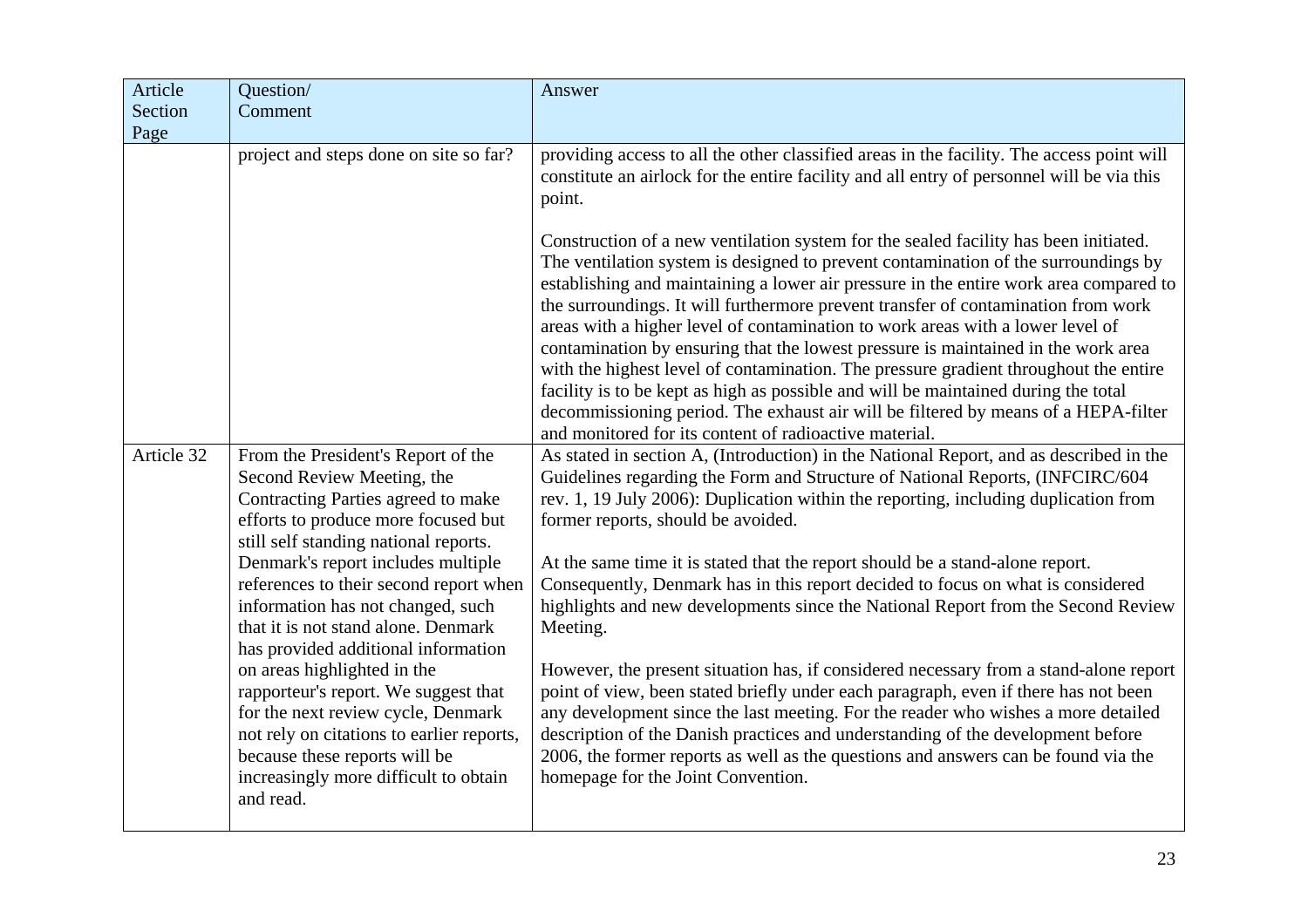| Article<br>Section<br>Page                | Question/<br>Comment                                                                                                                                                                                                                                                                                                                         | Answer                                                                                                                                                                                                                                                                                                                                                                                                                                              |
|-------------------------------------------|----------------------------------------------------------------------------------------------------------------------------------------------------------------------------------------------------------------------------------------------------------------------------------------------------------------------------------------------|-----------------------------------------------------------------------------------------------------------------------------------------------------------------------------------------------------------------------------------------------------------------------------------------------------------------------------------------------------------------------------------------------------------------------------------------------------|
| Article 32<br>Section H<br>Page 19        | Page 19 indicates there are 100 liters<br>of heavy water and 2,000 kg of<br>unirradiated uranium planned to be<br>disposed. Is the uranium depleted,<br>natural, or enriched material?<br>Although these are identified as<br>waste, has there been any<br>consideration of reuse within or<br>outside of Denmark? If so please<br>describe. | After the national report was written the last 100 litres of heavy water have been<br>exported for commercial re-use outside of Denmark.<br>The 2000 kg of unirradiated uranium is a mixture of depleted, natural and a small<br>amount of enriched material. There has been consideration on re-use outside of<br>Denmark, but so far with limited success.                                                                                        |
| Article 32<br>Section D<br>Page 9         | What is the management strategy for<br>the used heavy water from DR3<br>Reactor?                                                                                                                                                                                                                                                             | In 2007 the majority of the heavy water from DR 3 was exported for commercial re-<br>use as described in the National Report. The last 100 litres of heavy water have also<br>been exported for commercial re-use outside of Denmark after the National Report<br>was written.                                                                                                                                                                      |
| Article 32<br><b>Section D</b><br>Page 10 | Please describe the management of<br>irradiated graphite resulted from<br>decommissioning of DR1 Reactor?                                                                                                                                                                                                                                    | The graphite from DR 1 is placed in steel containers and stored at the<br>"Mellemlageret" storage facility awaiting disposal in the final repository.                                                                                                                                                                                                                                                                                               |
| Article 32<br>Section D<br>Page 7         | Which are your practices about<br>measurements of no homogeneous<br>radioactive waste?                                                                                                                                                                                                                                                       | From non homogeneous decommissioning waste representative samples are taken of<br>the items and used to calculate the radioactive inventory. The sample selection is<br>done by defining smaller zones within the waste item which is more homogeneous<br>than the entire object. Within these zones the aim is to sample the area with the<br>highest activity in order to achieve the more conservative estimate of the radioactive<br>inventory. |
|                                           |                                                                                                                                                                                                                                                                                                                                              | With respect to larger waste items supplementary on-site measurements are<br>performed as well.                                                                                                                                                                                                                                                                                                                                                     |
| Article 32<br><b>Section D</b><br>Page 7  | Which are the important parameters<br>of radioactive waste that are used as<br>criteria for classification (e.g.:<br>radiological physical, chemical,<br>biological).                                                                                                                                                                        | The overall classification: Waste which can be decontaminated, waste which can be<br>cleared (has to be measured at the Clearance Laboratory) and waste which is<br>radioactive waste.<br>The radioactive waste is sorted depending on the material type, activity level,<br>toxicity.                                                                                                                                                              |